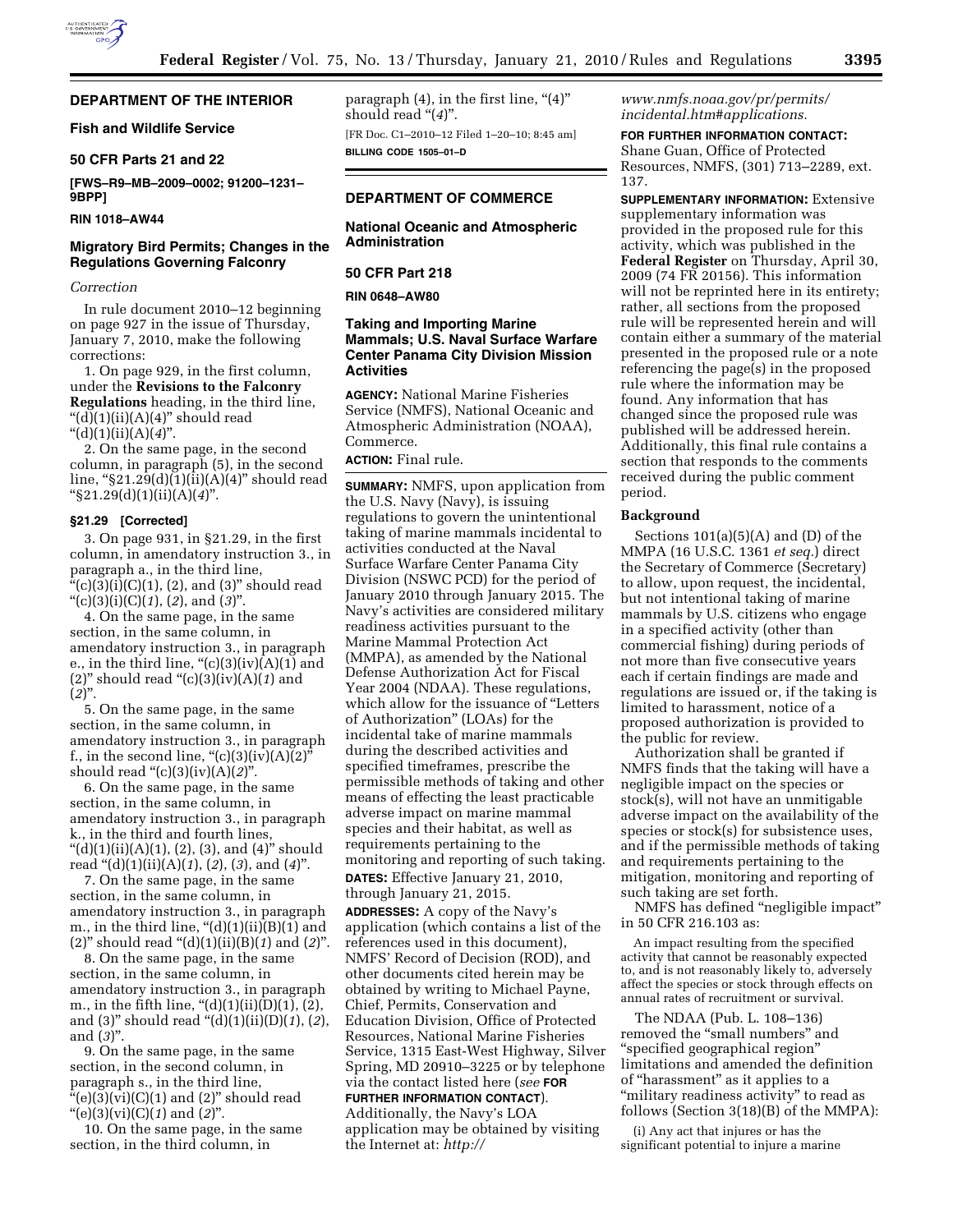mammal or marine mammal stock in the wild [Level A Harassment]; or (ii) any act that disturbs or is likely to disturb a marine mammal or marine mammal stock in the wild by causing disruption of natural behavioral patterns, including, but not limited to, migration, surfacing, nursing, breeding, feeding, or sheltering, to a point where such behavioral patterns are abandoned or significantly altered [Level B Harassment].

#### **Summary of Request**

On April 1, 2008, NMFS received an application, which was subsequently amended on February 12, 2009 with additional information, from the Navy requesting authorization for the take of 10 species of cetaceans incidental to the NSWC PCD's Research, Development, Test and Evaluation (RDT&E) mission activities over the course of 5 years. These RDT&E activities are classified as military readiness activities. The Navy states that these RDT&E activities may cause various impacts to marine mammal species in the proposed action area (e.g., mortality, Level A and B harassment). The Navy requests an authorization to take individuals of these cetacean species by Level B Harassment. Further, the Navy requests

authorization to take 2 bottlenose dolphins, 2 Atlantic spotted dolphins, 1 pantropical spotted dolphin, and 1 spinner dolphin per year by Level A harassment (injury), as a result of the proposed mission activities. Please refer to Tables 6–3, 6–4, 6–6, 6–7, 6–8, and 6–9 of the Letter of Authorization (LOA) Addendum for detailed information of the potential marine mammal exposures from the NSWC PCD mission activities per year. However, due to the proposed mitigation and monitoring measures, NMFS estimates that the take of marine mammals is likely to be lower than the amount requested. Although the Navy requests authorization to take marine mammals by mortality, NMFS does not expect any animals to be killed, and NMFS is not proposing to authorize any mortality (severe lung injury) incidental to the Navy's NSWC PCD mission activities.

# **Background of Navy Request**

The proposed rule contains a description of the Navy's mission, their responsibilities pursuant to Title 10 of the United States Code, and the specific

purpose and need for the activities for which they requested incidental take authorization. The description contained in the proposed rule has not changed (74 FR 20156; April 30, 2009; pages 20156–20157).

# **Description of the Specified Activities**

The proposed rule contains a complete description of the Navy's specified activities that are covered by these final regulations, and for which the associated incidental take of marine mammals will be authorized in the related LOAs. The proposed rule describes the nature and levels of the RDT&E activities. These RDT&E activities consist of surface operations, sonar operations, and ordnance operations. The narrative description of the action contained in the proposed rule has not changed. Tables 1 and 2 summarize the nature and levels of the sonar and ordnance operations. The level of the surface operations remains 7,443 hours per year, and is qualitatively described in the proposed rule (74 FR 20157; April 30, 2009) with no changes.

### TABLE 1—HOURS OF SONAR OPERATIONS BY REPRESENTATIVE SYSTEM PER YEAR

| System | Annual operating<br>hours<br>(territorial water) | Annual operating<br>hours<br>(non-territorial water) |
|--------|--------------------------------------------------|------------------------------------------------------|
|        | з                                                |                                                      |
|        | 21                                               |                                                      |
|        | 12                                               |                                                      |
|        | 25                                               |                                                      |
|        | 24                                               |                                                      |
|        | 30                                               |                                                      |
|        | 20                                               |                                                      |
|        | 35                                               | 15                                                   |
|        | 33.5                                             | 5                                                    |
|        | 25                                               | 38                                                   |
|        | 15                                               | 16.5                                                 |
| F84Y   | 15                                               | 15                                                   |
|        | 25                                               | 0                                                    |
|        | 10                                               | 25                                                   |
|        | 11.5                                             | 15                                                   |
|        | 545                                              | 15                                                   |
|        | 15                                               |                                                      |
|        | 30                                               | 25                                                   |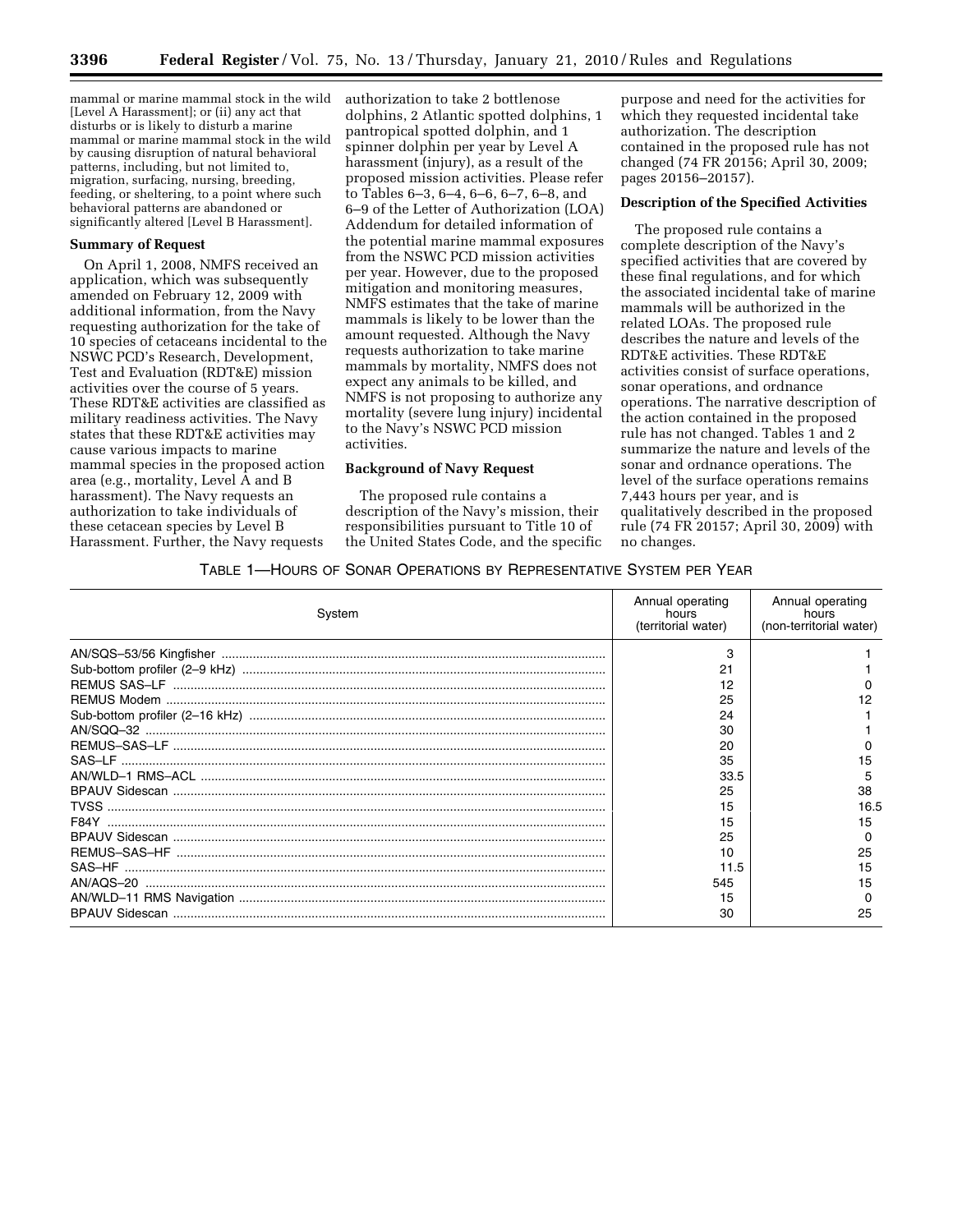|                                           | <b>Territorial Waters</b>            |              |          |                                     |                                  | Non-Territorial Waters |                    |                                                                                    |          |                                  |                | Total    |          |               |         |
|-------------------------------------------|--------------------------------------|--------------|----------|-------------------------------------|----------------------------------|------------------------|--------------------|------------------------------------------------------------------------------------|----------|----------------------------------|----------------|----------|----------|---------------|---------|
| Sonar<br>Ops<br>(hrs/yr)                  | Mid (1-10 kHz)                       |              |          | High (>10 kHz)                      |                                  |                        | Mid (1-10 kHz)     |                                                                                    |          |                                  | High (>10 kHz) |          | Hrs/yr   |               |         |
|                                           | 73                                   |              |          | 822                                 |                                  |                        | 4                  |                                                                                    |          |                                  |                | 181      |          | 1,080*        |         |
| Ordnance<br>Ops<br>(dets/yr)<br>(line/yr) | Detonations                          |              |          |                                     |                                  |                        | <b>Detonations</b> |                                                                                    |          |                                  |                |          | Item/yr  |               |         |
|                                           | Range 1 (0-<br>$10$ lb)<br>(dets/yr) |              |          | Range 2 (11-<br>75 lb)<br>(dets/yr) | Range 3 (76-600 lb)<br>(dets/yr) |                        |                    | Range 2 (11-<br>Range 1 (0-<br>$75$ lb) (dets/yr)<br>10 <sub>lb</sub><br>(dets/yr) |          | Range 3 (76-600 lb)<br>(dets/yr) |                |          | Item/yr  |               |         |
|                                           | 51                                   |              |          | 3                                   | 0                                |                        |                    | $\bf{0}$<br>$\mathbf 0$                                                            |          |                                  |                | 16       | 70       |               |         |
|                                           | Line charges**                       |              |          |                                     |                                  |                        | Line charges**     |                                                                                    |          |                                  |                |          | Item/yr  |               |         |
|                                           | 3                                    |              |          |                                     |                                  |                        | $\bf{0}$           |                                                                                    |          |                                  |                |          | 3        |               |         |
| Projectile<br>firing<br>(mds/yr)          | 5 <sub>in</sub>                      | 40<br>mm     | 30<br>mm | 20<br>mm                            | 76<br>mm                         | 25<br>mm               | Small<br>arms      | $5 \text{ in}$                                                                     | 40<br>mm | 30<br>mm                         | 20<br>mm       | 76<br>mm | 25<br>mm | Small<br>arms | Item/yr |
|                                           | $\bf{0}$                             | $\mathbf{0}$ | $\Omega$ | $\Omega$                            | $\Omega$                         | $\mathbf{0}$           | $\bf{0}$           | 60                                                                                 | 480      | 600                              | 2,967          | 240      | 525      | 6,000         | 10,872  |

# Table 2. Description of NSWC PCD Proposed Action

dets = detonations; hrs = hours; lb = pounds; rnds = rounds; ops = operations; yr = year; kHz = kilohertz; kg = kilogram

\*An additional 150 hours (144 territorial hrs/6 non-territorial hours) for jamming and mechanical minesweeping devices occurring over broad frequency ranges are not included in this estimate. These systems were not included in the analysis because no power source is used to generate the acoustic output and the mechanical device generates the acoustic output similar to Navy vessels. Movement of vessels through the water is not associated with acoustic impact on marine mammals; mechanical devices would not affect marine mammals.

\*\*Line charges = 794 kg (1,750 lb) net explosive weight, which is evenly distributed along a 107-m (350-ft) detonation cord.

# **Description of Marine Mammals in the Area of the Specified Activities**

There are 30 marine mammal species with possible or confirmed occurrence in the NSWC PCD Study Area. As indicated in Table 3, there are 29 cetacean species (7 mysticetes and 22 odontocetes) and one sirenian species. Table 3 also includes the federal status of these marine mammal species. Seven marine mammal species listed as federally endangered under the Endangered Species Act (ESA) occur in the study area: the humpback whale, North Atlantic right whale, sei whale,

fin whale, blue whale, sperm whale, and West Indian manatee. Of these 30 species with occurrence records in the NSWC PCD Study Area, 22 species regularly occur here. These 22 species are: Bryde's whale, sperm whale, pygmy sperm whale, dwarf sperm whale, Cuvier's beaked whale, Gervais' beaked whale, Sowerby's beaked whale, Blainville's beaked whale, killer whale, false killer whale, pygmy killer whale, short-finned pilot whale, Risso's dolphin, melon-headed whale, roughtoothed dolphin, bottlenose dolphin, Atlantic spotted dolphin, pantropical

spotted dolphin, striped dolphin, spinner dolphin, Clymene dolphin, and Fraser's dolphin. The remaining 8 species (i.e., North Atlantic right whale, humpback whale, sei whale, fin whale, blue whale, minke whale, True's beaked whale, and West Indian manatee) are extralimital and are excluded from further consideration of impacts from the NSWC PCD testing mission. The Description of Marine Mammals in the Area of the Specified Activities section has not changed from what was in the proposed rule (74 FR 20156; pages 20160–20161).

| Family and scientific name                          | Common name                                                                                                                                     | Federal status                                                          |
|-----------------------------------------------------|-------------------------------------------------------------------------------------------------------------------------------------------------|-------------------------------------------------------------------------|
| Order Cetacea<br>Suborder Mysticeti (baleen whales) | Minke whale.<br>Bryde's whale.                                                                                                                  | Endangered.<br>Endangered.<br>Endangered.<br>Endangered.<br>Endangered. |
| Suborder Odontoceti (toothed whales)                | Pygmy sperm whale.<br>Dwarf sperm whale.<br>Cuvier's beaked whale.<br>Gervais' beaked whale.<br>True's beaked whale.<br>Sowerby's beaked whale. | Endangered.                                                             |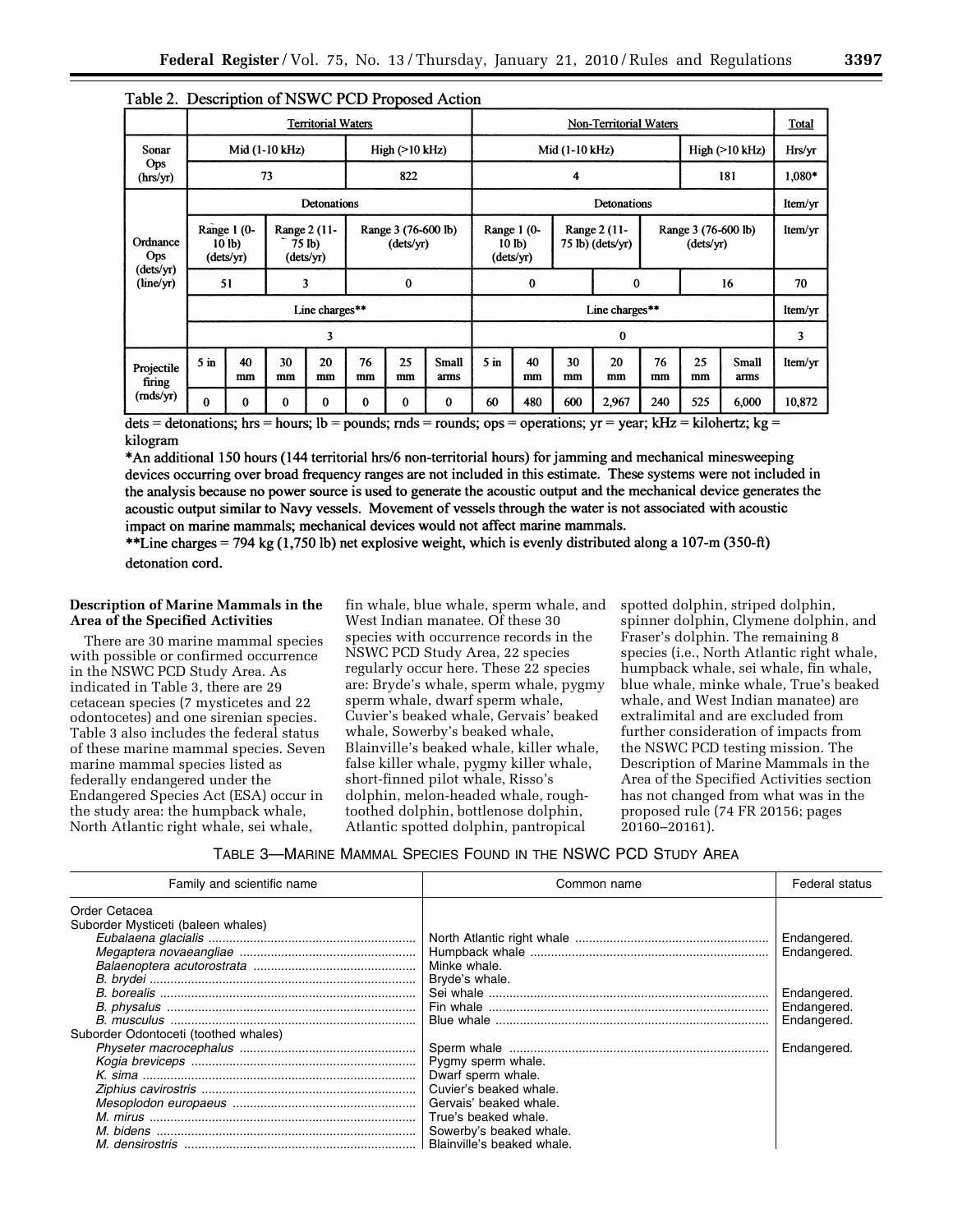| Family and scientific name | Common name                                                                                                                                                                                                                                                                                              | Federal status |
|----------------------------|----------------------------------------------------------------------------------------------------------------------------------------------------------------------------------------------------------------------------------------------------------------------------------------------------------|----------------|
| Order Sirenia              | Bottlenose dolphin.<br>Pantropical spotted dolphin.<br>Atlantic spotted dolphin.<br>Spinner dolphin.<br>Clymene dolphin.<br>Striped dolphin.<br>Fraser's dolphin.<br>Risso's dolphin.<br>Melon-headed whale.<br>Pygmy killer whale.<br>False killer whale.<br>Killer whale.<br>Short-finned pilot whale. |                |
| Trichechus manatus         | West Indian manatee                                                                                                                                                                                                                                                                                      | Endangered.    |

TABLE 3—MARINE MAMMAL SPECIES FOUND IN THE NSWC PCD STUDY AREA—Continued

# **A Brief Background on Sound**

An understanding of the basic properties of underwater sound is necessary to comprehend many of the concepts and analyses presented in this document. A detailed description of this topic was provided in the proposed rule (74 FR 20156; pages 20161–20162) and is, therefore, not repeated herein.

# **Potential Impacts to Marine Mammal Species**

With respect to the MMPA, NMFS' effects assessment serves four primary purposes: (1) To prescribe the permissible methods of taking (*i.e.,*  Level B Harassment (behavioral harassment), Level A Harassment (injury), or mortality, including an identification of the number and types of take that could occur by Level A or B harassment or mortality) and to prescribe other means of effecting the least practicable adverse impact on such species or stock and its habitat (*i.e.,*  mitigation); (2) to determine whether the specified activity will have a negligible impact on the affected species or stocks of marine mammals (based on the likelihood that the activity will adversely affect the species or stock through effects on annual rates of recruitment or survival); (3) to determine whether the specified activity will have an unmitigable adverse impact on the availability of the species or stock(s) for subsistence uses (however, there are no subsistence communities in the NSWC PCD Study Area); and (4) to prescribe requirements pertaining to monitoring and reporting.

In the Potential Impacts to Marine Mammal Species section of the proposed rule, NMFS included a qualitative discussion of the different ways that sonar and underwater explosive detonations from ordnance operations and projectile firing may

potentially affect marine mammals (See 74 FR 20156; April 30, 2009; pages 20162–20178). Marine mammals may experience direct physiological effects (such as threshold shift), acoustic masking, impaired communications, stress responses, and behavioral disturbance. The information contained in Potential Impacts to Marine Mammal Species section from sonar operations and underwater detonation from ordnance operations and projectile firing from the proposed rule has not changed.

Additional analyses on potential impacts to marine mammals from vessel movement within the NSWC PCD Study Area are added below.

#### *Vessel Movement*

There are limited data concerning marine mammal behavioral responses to vessel traffic and vessel noise, and a lack of consensus among scientists with respect to what these responses mean or whether they result in short-term or long-term adverse effects. In those cases where there is a busy shipping lane or where there is large amount of vessel traffic, marine mammals may experience acoustic masking (Hildebrand, 2005) if they are present in the area (e.g., killer whales in Puget Sound; Foote *et al.,* 2004; Holt *et al.,*  2008). In cases where vessels actively approach marine mammals (e.g., whale watching or dolphin watching boats), scientists have documented that animals exhibit altered behavior such as increased swimming speed, erratic movement, and active avoidance behavior (Bursk, 1983; Acevedo, 1991; Baker and MacGibbon, 1991; Trites and Bain, 2000; Williams *et al.,* 2002; Constantine *et al.,* 2003), reduced blow interval (Ritcher *et al.,* 2003), disruption of normal social behaviors (Lusseau, 2003; 2006), and the shift of behavioral

activities which may increase energetic costs (Constantine *et al.,* 2003; 2004)). A detailed review of marine mammal reactions to ships and boats is available in Richardson *et al.* (1995). For each of the marine mammal's taxonomy groups, Richardson *et al.* (1995) provided the following assessment regarding cetacean reactions to vessel traffic:

*Toothed whales:* ''In summary, toothed whales sometimes show no avoidance reaction to vessels, or even approach them. However, avoidance can occur, especially in response to vessels of types used to chase or hunt the animals. This may cause temporary displacement, but we know of no clear evidence that toothed whales have abandoned significant parts of their range because of vessel traffic.''

*Baleen whales:* ''When baleen whales receive low-level sounds from distant or stationary vessels, the sounds often seem to be ignored. Some whales approach the sources of these sounds. When vessels approach whales slowly and nonaggressively, whales often exhibit slow and inconspicuous avoidance maneuvers. In response to strong or rapidly changing vessel noise, baleen whales often interrupt their normal behavior and swim rapidly away. Avoidance is especially strong when a boat heads directly toward the whale.''

It is important to recognize that behavioral responses to stimuli are complex and influenced to varying degrees by a number of factors such as species, behavioral contexts, geographical regions, source characteristics (moving or stationary, speed, direction, etc.), prior experience of the animal, and physical status of the animal. For example, studies have shown that beluga whales reacted differently when exposed to vessel noise and traffic. In some cases, naïve beluga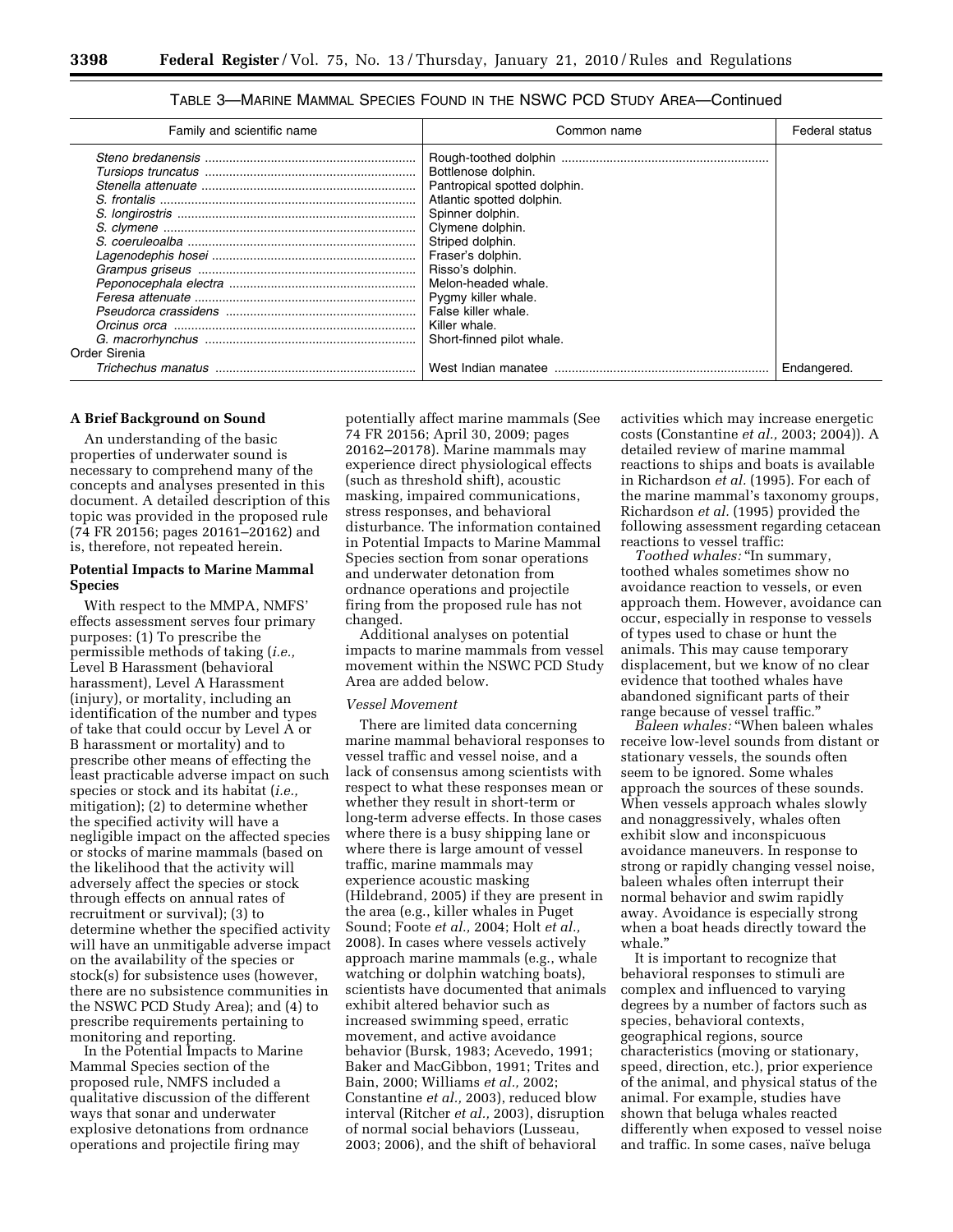whales exhibited rapid swimming from ice-breaking vessels up to 80 km away, and showed changes in surfacing, breathing, diving, and group composition in the Canadian high Arctic where vessel traffic is rare (Finley *et al.,* 1990). In other cases, beluga whales were more tolerant of vessels, but differentially responsive by reducing their calling rates, to certain vessels and operating characteristics (especially older animals) in the St. Lawrence River where vessel traffic is common (Blane and Jaakson, 1994). In Bristol Bay, Alaska, beluga whales continued to feed when surrounded by fishing vessels and resisted dispersal even when purposefully harassed (Fish and Vania, 1971).

In reviewing more than 25 years of whale observation data, Watkins (1986) concluded that whale reactions to vessel traffic were ''modified by their previous experience and current activity: Habituation often occurred rapidly, attention to other stimuli or preoccupation with other activities sometimes overcame their interest or wariness of stimuli.'' Watkins noticed that over the years of exposure to ships in the Cape Cod area, minke whales (*Balaenoptera acutorostrata*) changed from frequent positive (such as approaching vessels) interest to generally uninterested reactions; finback whales (*B. physalus*) changed from mostly negative (such as avoidance) to uninterested reactions; right whales (*Eubalaena glacialis*) apparently continued the same variety of responses (negative, uninterested, and positive responses) with little change; and humpbacks (*Megaptera novaeangliae*) dramatically changed from mixed responses that were often negative to often strongly positive reactions. Watkins (1986) summarized that ''whales near shore, even in regions with low vessel traffic, generally have become less wary of boats and their noises, and they have appeared to be less easily disturbed than previously. In particular locations with intense shipping and repeated approaches by boats (such as the whale-watching areas of Stellwagen Bank), more and more whales had P [positive] reactions to familiar vessels, and they also occasionally approached other boats and yachts in the same ways.''

In the case of the NSWC PCD Study Area, naval vessel traffic is expected to be much lower than in areas where there are large shipping lanes and large numbers of fishing vessels and/or recreational vessels. Nevertheless, the proposed action area is well traveled by a variety of commercial and recreational vessels, so marine mammals in the area

are expected to be habituated to vessel noise.

As described in the proposed rule, typical vessel movement occurring at the surface includes the deployment or towing of mine counter-measure equipment, retrieval of equipment, and clearing and monitoring for nonparticipating vessels. The Navy estimates a total of up to 7,443 hours (310 vessel days) of surface operations per year. These operations are widely dispersed throughout the NSWC PCD Study Area.

Moreover, naval vessels transiting the study area or engaging in RDT&E activities will not actively or intentionally approach a marine mammal or change speed drastically.

The final rule contains additional mitigation measures requiring Navy vessels to keep at least 500 yards (460 m) away from any observed whale and at least 200 yards (183 m) from marine mammals other than whales, and avoid approaching animals head-on. Although the radiated sound from the vessels will be audible to marine mammals over a large distance, it is unlikely that animals will respond behaviorally to low-level distant shipping noise as the animals in the area are likely to be habituated to such noises (Nowacek *et al.,* 2004). In light of these facts, NMFS does not expect the Navy's vessel movements to result in Level B harassment.

#### **Mitigation**

In order to issue an incidental take authorization (ITA) under Section 101(a)(5)(A) of the MMPA, NMFS must prescribe regulations setting forth the ''permissible methods of taking pursuant to such activity, and other means of effecting the least practicable adverse impact on such species or stock and its habitat, paying particular attention to rookeries, mating grounds, and areas of similar significance.'' The NDAA amended the MMPA as it relates to military readiness activities and the incidental take authorization process such that "least practicable adverse impact'' shall include consideration of personnel safety, practicality of implementation, and impact on the effectiveness of the ''military readiness activity.'' The NSWC PCD's RDT&E activities are considered military readiness activities.

NMFS reviewed the Navy's proposed NSWC PCD's RDT&E activities and the proposed NSWC PCD's mitigation measures presented in the Navy's application to determine whether the activities and mitigation measures were capable of achieving the least practicable adverse effect on marine mammals.

Any mitigation measure prescribed by NMFS should be known to accomplish, have a reasonable likelihood of accomplishing (based on current science), or contribute to the accomplishment of one or more of the general goals listed below:

(1) Avoidance or minimization of injury or death of marine mammals wherever possible (goals (2), (3), and (4) may contribute to this goal).

(2) A reduction in the numbers of marine mammals (total number or number at biologically important time or location) exposed to underwater detonations or other activities expected to result in the take of marine mammals (this goal may contribute to (1), above, or to reducing harassment takes only).

(3) A reduction in the number of times (total number or number at biologically important time or location) individuals would be exposed to underwater detonations or other activities expected to result in the take of marine mammals (this goal may contribute to (1), above, or to reducing harassment takes only).

(4) A reduction in the intensity of exposures (either total number or number at biologically important time or location) to underwater detonations or other activities expected to result in the take of marine mammals (this goal may contribute to (1), above, or to reducing the severity of harassment takes only).

(5) A reduction in adverse effects to marine mammal habitat, paying special attention to the food base, activities that block or limit passage to or from biologically important areas, permanent destruction of habitat, or temporary destruction/disturbance of habitat during a biologically important time.

(6) For monitoring directly related to mitigation—an increase in the probability of detecting marine mammals, thus allowing for more effective implementation of the mitigation (shut-down zone, etc.).

NMFS reviewed the Navy's proposed mitigation measures, which included a careful balancing of the likely benefit of any particular measure to the marine mammals with the likely effect of that measure on personnel safety, practicality of implementation, and impact on the ''military-readiness activity.''

The Navy's proposed mitigation measures were described in detail in the proposed rule (74 FR 20156, pages 20183–20185). The Navy's measures address personnel training, lookout and watchstander responsibilities, operating procedures for RDT&E activities using sonar and underwater detonations of explosives and projectile firing, and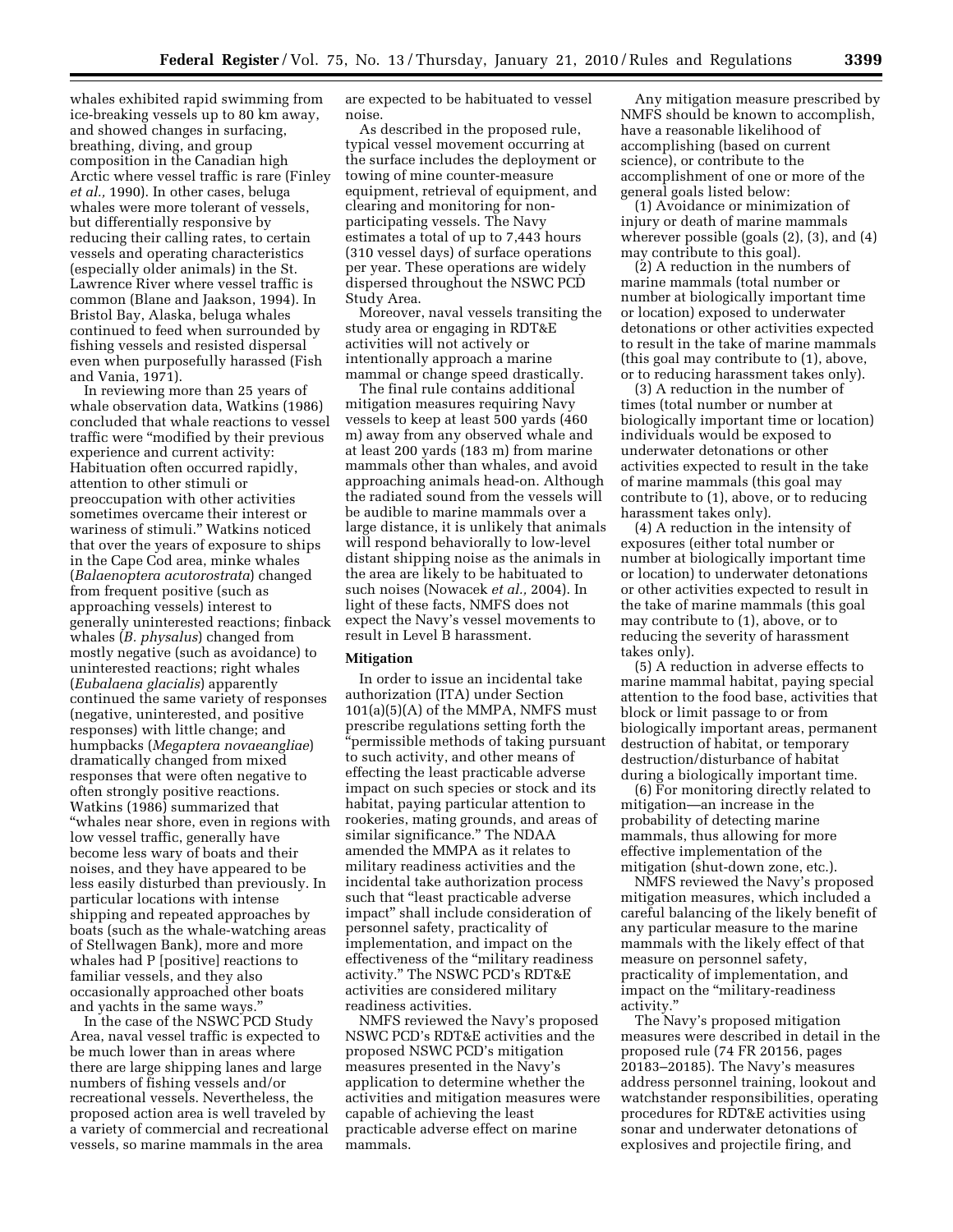mitigation related to vessel traffic. No changes have been made to the mitigation measures described in the proposed rule except the following.

In the Personnel Training section, bullet number 3 is revised to read as:

• Marine Observers shall be trained in marine mammal recognition. Marine Observer training shall include completion of the Marine Species Awareness Training, instruction on governing laws and policies, and overview of the specific Gulf of Mexico species present, and observer roles and responsibilities.

This change is to reflect the NSWC PCD's RDT&E activities that use Marine Observers instead of watchstanders and lookouts in the range complexes training. In addition, a Personal Qualification Standard Program mentioned in the proposed rule (74 FR 20156; April 30, 2009; page 20184) does not exist for civilian Marine Observers.

In response to a comment from the Marine Mammal Commission on the Navy's Virginia Capes Range Complex training activities, NMFS will require the Navy to suspend its activities immediately if a marine mammal is injured or killed as a result of the proposed Navy RDT&E activities (*e.g.,*  instances in which it is clear that munitions explosions caused the injury or death), the Navy shall suspend its activities immediately and report such incident to NMFS.

In addition, a general condition is added to the Operating Procedures section to read: ''The Test Director or the Test Director's designee shall maintain the logs and records documenting RDT&E activities should they be required for event reconstruction purposes. Logs and records will be kept for a period of 30 days following completion of a RDT&E mission activity.''

Also, since the term ''Aircraft Control Units'' is a fleet specific term and is not used during RDT&E activities, bullet number 7 of the Operating Procedures section in the proposed rule (74 FR 20156; April 30, 2009; page 20184) has been changed to read:

• Marine mammal detections shall be immediately reported to the Test Director or the Test Director's designee for further dissemination to vessels in the vicinity of the marine species as appropriate where it is reasonable to conclude that the course of the vessel will likely result in a closing of the distance to the detected marine mammal.

The following conditions under the Operating Procedures section, which appeared in the proposed rule (74 FR 20156; April 30, 2009; page 20184),

have been removed because the Navy indicated that sonobuoys and helicopter dipping sonar are no longer part of the NSWC PCD RDT&E activities.

• Aircraft with deployed sonobuoys will use only the passive capability of sonobuoys when marine mammals are detected within 200 yards of the sonobuoy.

• Helicopters shall observe/survey the vicinity of mission activities for 10 minutes before the first deployment of active (dipping) sonar in the water.

• Helicopters shall not dip their sonar within 200 yards (183 m) of a marine mammal and shall cease pinging if a marine mammal closes within 200 yards (183 m) after pinging has begun.

The section titled ''Proposed Mitigation Measures for Surface Operations and Other Activities'' is changed to ''Proposed Mitigation Measures for Surface Operations'' to clarify the section (74 FR 20156; April 30, 2009; page 20185). One condition under this section, ''(h) All vessels will maintain logs and records documenting RDT&E activities should they be required for event reconstruction purposes. Logs and records shall be kept for a period of 30 days following completion of a RDT&E mission activity,'' is deleted as the Navy points out that small vessels do not have the capability to maintain records. Instead, RDT&E activity records will be maintained by the Test Directors as discussed above.

NMFS has determined that these mitigation measures are adequate means of effecting the least practicable adverse impacts on marine mammal species or stocks and their habitat while also considering personnel safety, practicality of implementation, and impact on the effectiveness of the military readiness activity.

#### **Monitoring**

In order to issue an ITA for an activity, Section 101(a)(5)(A) of the MMPA states that NMFS must set forth ''requirements pertaining to the monitoring and reporting of such taking.'' The MMPA implementing regulations at 50 CFR 216.104(a)(13) indicate that requests for LOAs must include the suggested means of accomplishing the necessary monitoring and reporting that will result in increased knowledge of the species and of the level of taking or impacts on populations of marine mammals that are expected to be present.

Monitoring measures prescribed by NMFS should accomplish one or more of the following general goals:

(1) An increase in the probability of detecting marine mammals, both within

the safety zone (thus allowing for more effective implementation of the mitigation) and in general to generate more data to contribute to the analyses mentioned below.

(2) An increase in our understanding of how many marine mammals are likely to be exposed to levels of HFAS/ MFAS (or explosives or other stimuli) that we associate with specific adverse effects, such as behavioral harassment, TTS, or PTS.

(3) An increase in our understanding of how marine mammals respond to HFAS/MFAS (at specific received levels), explosives, or other stimuli expected to result in take and how anticipated adverse effects on individuals (in different ways and to varying degrees) may impact the population, species, or stock (specifically through effects on annual rates of recruitment or survival) through any of the following methods:

• Behavioral observations in the presence of HFAS/MFAS compared to observations in the absence of sonar (need to be able to accurately predict received level and report bathymetric conditions, distance from source, and other pertinent information).

• Physiological measurements in the presence of HFAS/MFAS compared to observations in the absence of sonar (need to be able to accurately predict received level and report bathymetric conditions, distance from source, and other pertinent information), and/or

• Pre-planned and thorough investigation of stranding events that occur coincident to naval activities.

• Distribution and/or abundance comparisons in times or areas with concentrated HFAS/MFAS versus times or areas without HFAS/MFAS.

(4) An increased knowledge of the affected species.

(5) An increase in our understanding of the effectiveness of certain mitigation and monitoring measures.

# *Monitoring Plan for the NSWC PCD Study Area*

As NMFS indicated in the proposed rule, the Navy has (with input from NMFS) fleshed out the details of and made improvements to the NSWC PCD Monitoring Plan. Additionally, NMFS and the Navy have incorporated a suggestion from the public, which recommended the Navy hold a peer review workshop to discuss the Navy's Monitoring Plans for the multiple range complexes and training exercises in which the Navy would receive ITAs (see Monitoring Workshop section). The final NSWC PCD Monitoring Plan, which is summarized below, may be viewed at *http://www.nmfs.noaa.gov/*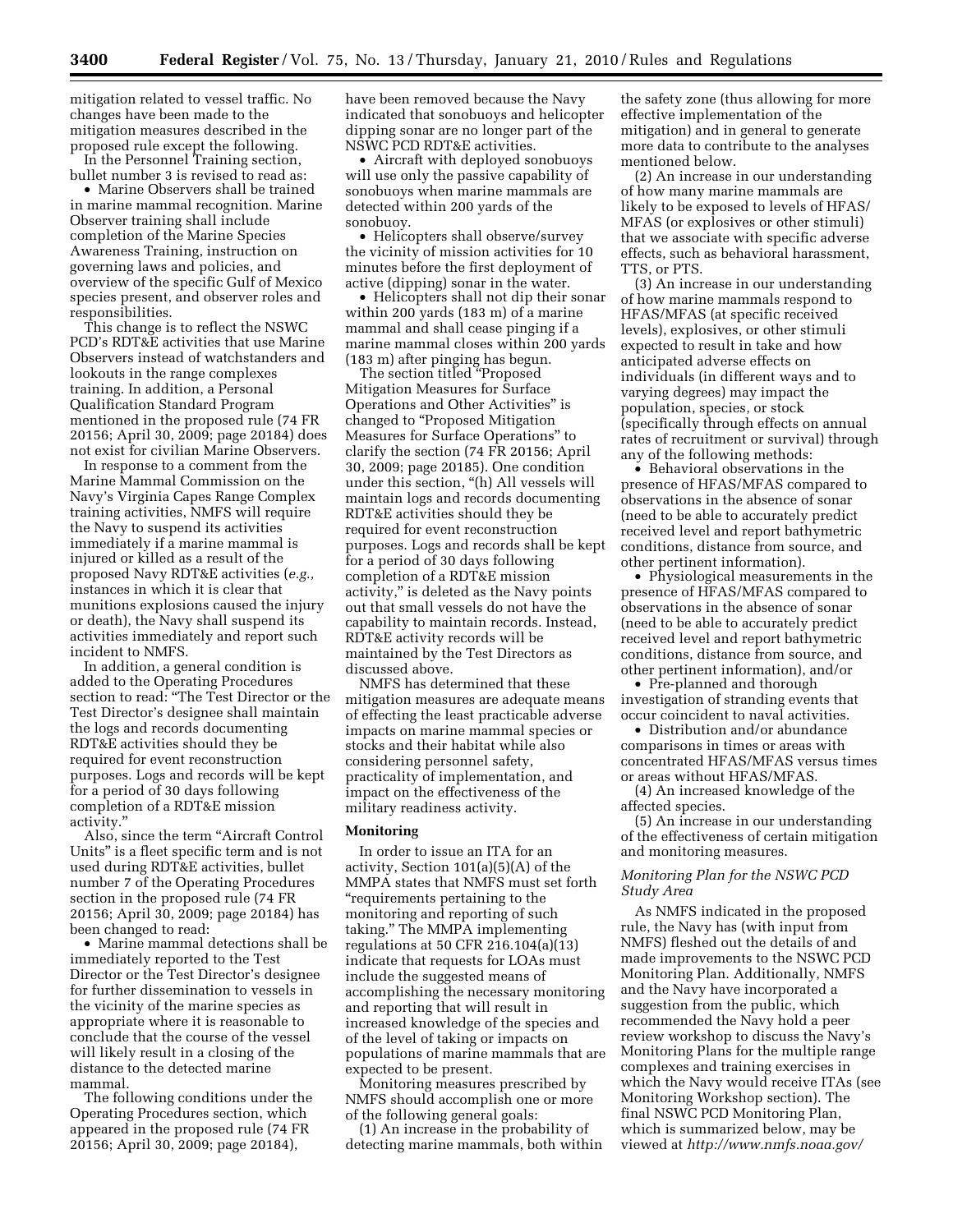*pr/permits/incidental.htm#applications.*  The Navy plans to implement all of the components of the Monitoring Plan; however, only the marine mammal components (not the sea turtle components) will be required by the MMPA regulations and associated LOAs.

A summary of the monitoring methods required for use during RDT&E activities in the NSWC PCD Study Area are described below. These methods include a combination of individual elements that are designed to allow a comprehensive assessment.

#### *Visual Surveys—Vessel, Aerial and Shore-Based*

The Navy shall visually survey a minimum of 2 HFAS/MFAS activities and 2 explosive events per year. If the 53C sonar was being operated, such activity must be monitored as one of the HFAS/MFAS activities. For explosive events, one of the monitoring measures shall be focused on a multiple detonation event.

For underwater detonations, the size of the survey area shall be predetermined based upon the type of explosive event planned and the amount of NEW used. As a conservative measure, the largest zone of influence (ZOI) associated with the upper limit of each NEW shall be surveyed during the RDT&E activities. For example, the Navy would be required to observe the following ZOIs and ensure they are clear of marine mammals prior to conducting explosive ordnance RDT&E activities: 2,863 m for NEW between 76–600 lb; 997 m for NEW between 11–75 lb; and 345 m for NEW less than 11 lb.

If animal(s) are observed prior to or during an explosion, a focal follow of that individual or group shall be conducted to record behavioral responses. The Navy will not begin activities if animals are observed within these ZOIs of the events listed above.

The visual survey team shall collect the same data that are collected by Navy marine observers, including but not limited to: (1) Location of sighting; (2) species; (3) number of individuals; (4) number of calves present, if any; (5) duration of sighting; (6) behavior of marine animals sighted; (7) direction of travel; (8) environmental information associated with sighting event including Beaufort sea state, wave height, swell direction, wind direction, wind speed, glare, percentage of glare, percentage of cloud cover; and (9) when in relation to the Navy RDT&E activities did the sighting occur (before, during or after RDT&E activities). Animal sightings and relative distance from a particular detonation site shall be used postsurvey to estimate the number of marine mammals exposed to different received levels (energy and pressure of discharge based on distance to the source, bathymetry, oceanographic conditions and the type and size of detonation) and their corresponding behavior. For vessel-based surveys a passive acoustic system (hydrophone or towed array) or sonobuoys shall be used if operationally feasible to help determine if marine mammals are in the area before and after a detonation event.

Although photo-identification studies are not typically a component of Navy exercise monitoring surveys, the Navy supports using the contracted platforms to obtain opportunistic data collection. Therefore, any digital photographs that are taken of marine mammals during visual surveys shall be provided to local researchers for their regional research.

# 1. Aerial Surveys

During sonar operations, an aerial survey team shall fly transects relative to a Navy surface vessel that is transmitting HFA/MFA sonar. The aerial survey team shall collect both visual sightings and behavioral observations of marine animals. These transect data will provide an opportunity to collect data of marine mammals at different received levels and their behavioral responses and movement relative to the Navy vessel's position. Surveys shall include time with and without active sonar in order to compare density, geographical distribution and behavioral observations. After declassification, related sonar transmissions shall be used to calculate exposure levels.

Behavioral observation methods shall involve three professionally trained marine mammal observers and a pilot. Two observers will observe behaviors, one with hand-held binoculars and one with the naked eye. If there is more than one whale, each observer shall record respirations of different animals, ideally from the same animal he/she is observing. In the case of large groups of delphinids, group behavior, speed, orientation, etc., shall be recorded. An observer shall use a video camera to record behaviors in real time. Two external microphones will be used and attached to the video camera to record vocal behavioral descriptions on two different channels of the video camera. The videotape shall be time-stamped and observers shall also call out times. The third observer shall record notes, environmental data, and operate a laptop connected to a GPS and the plane's altimeter.

Detailed behavioral focal observations of cetaceans shall be recorded,

including the following variables where possible: Species, group size and composition (number of calves, etc.), latitude/longitude, surface and dive durations and times, number and spacing/times of respirations, conspicuous behaviors (*e.g.,* breach, tail slap, etc.), behavioral states, orientation and changes in orientation, estimated group travel speed, inter-individual distances, defecations, social interactions, aircraft speed, aircraft altitude, distance to focal group (using the plane's radar) and any unusual behaviors.

In addition, to measure whether marine mammals are displaced geographically as a result of sonar operations, systematic line-transect aerial surveys shall be conducted on the two days before and a variation of one to five days after a NSWC PCD RDT&E testing activity to collect relative density data in the testing area for marine mammals in the area. Attempts shall be made to survey during a test event when operationally feasible during the NSWC PCD RDT&E activities. One survey day following the mission activity event shall be devoted to flying coastlines nearest the mission event to look for potential marine mammal strandings. If a stranding is observed, an assessment of the animal's condition (alive, injured, dead, and/or decayed) shall be immediately reported to the Navy for appropriate action and the information will be transmitted immediately to NMFS.

# 2. Vessel Surveys

As with the aerial surveys, the vessel surveys shall be designed to maximize detections of any target species near mission activity events for focal follows. Systematic transects shall be used to locate marine mammals, and, the survey should deviate from transect protocol to collect behavioral data particularly if a Navy vessel is visible on the horizon or closer. The team shall go off effort for photo-id and close approach 'focal animal follows' as feasible, and when marine animal encounters occur in proximity to the vessel. While in focal follow mode, observers shall gather detailed behavioral data from the animals, for as long as the animal allows. Analysis of behavioral observations shall be made after the RDT&E event. While the Navy vessels are within view, attempts shall be made to position the dedicated survey vessel in the best possible way to obtain focal follow data in the presence of the NSWC PCD test event. If Navy vessels are not in view, then the vessel shall begin a systematic line transect survey within the area to assess marine mammal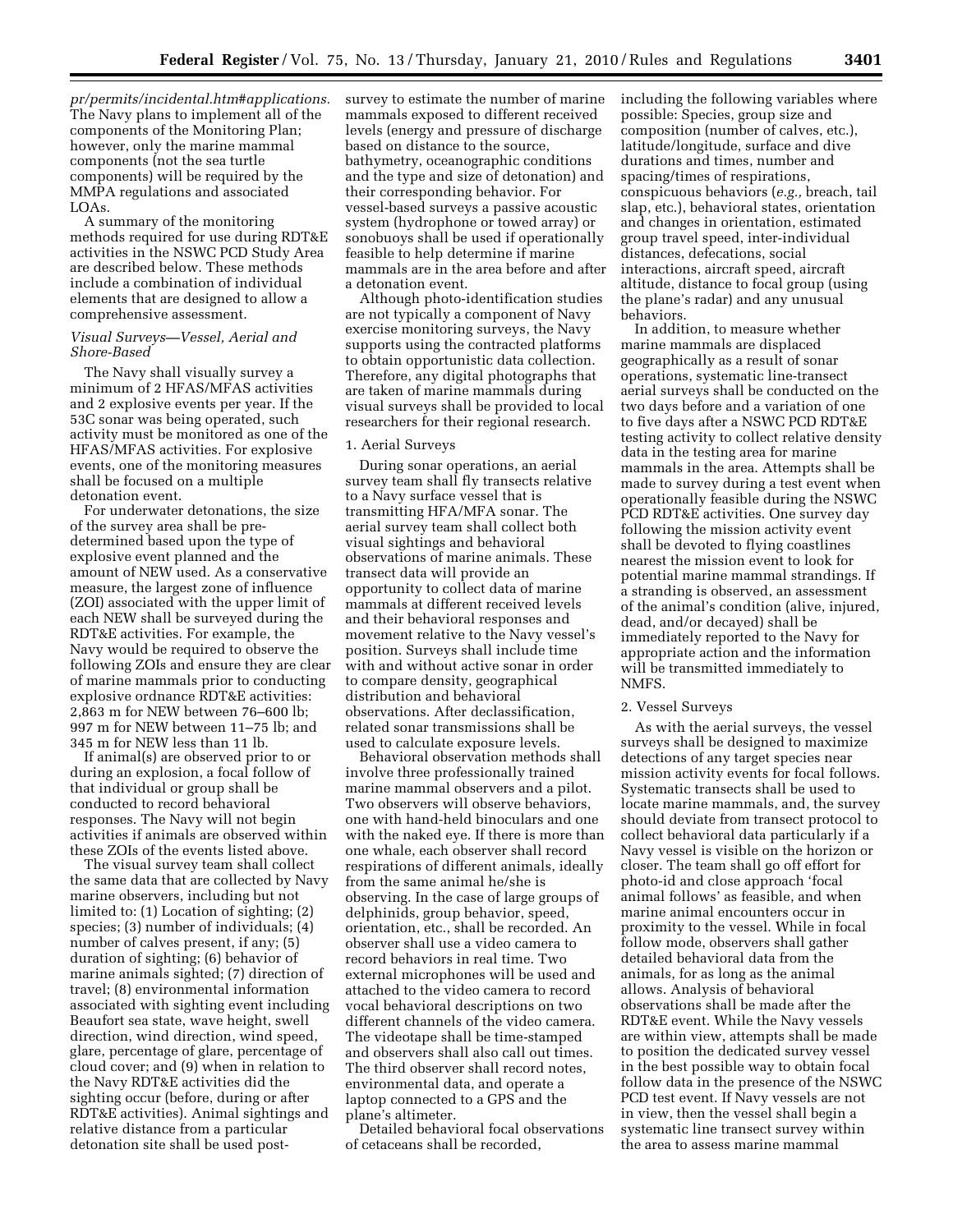occurrence and observe behavior. The goal of this part of the survey is to observe marine mammals that may not have been exposed to HFAS/MFAS or explosions. Therefore, post-analysis shall focus on how the location, speed and vector of the survey vessel and the location and direction of the sonar source (*e.g.* Navy surface vessel) relates to the animal. Any other vessels or aircraft observed in the area will also be documented.

### 3. Shore-Based Surveys

If explosive events are planned to occur adjacent to nearshore areas where there are elevated coastal structures (e.g. lookout tower at Eglin Air Force Base) or topography, then shore-based monitoring, using binoculars or theodolite, may be used to augment other visual survey methods.

#### *Passive Acoustic Monitoring*

The Navy shall visually survey a minimum of 2 HFAS/MFAS activities and 2 explosive events per year. If the 53C sonar was being operated, such activity must be monitored as one of the HFAS/MFAS activities. For explosive events, one of the monitoring measures shall be focused on a multiple detonation event.

While conducting passive acoustic monitoring (PAM), the array shall be deployed for each of the days the ship is at sea. The array shall be able to detect low frequency vocalizations (less than 1,000 Hertz) for baleen whales and relatively high frequency vocalizations (up to 30 kilohertz) for odontocetes such as sperm whales. Since the publishing of the proposed rule (74 FR 20156; April 30, 2009; page 20188), the Navy stated that it does not have a working bottom set hydrophone array to perform the required PAM. Therefore, the language regarding the equipment used for PAM is changed to: 'The Navy shall use towed or over-the-side passive acoustic monitoring device/hydrophone array when feasible in the NSWC PCD Study Area for PAM.'

## *Marine Mammal Observer on Navy Vessels*

Civilian Marine Mammal Observers (MMOs) aboard Navy vessels shall be used to research the effectiveness of Navy marine observers, as well as for data collection during other monitoring surveys.

MMOs shall be field-experienced observers who are Navy biologists or contracted observers. These civilian MMOs shall be placed alongside existing Navy marine observers during a sub-set of NSWC PCD RDT&E activities. This can only be done on certain vessels

and observers may be required to have security clearance. Use of MMOs will verify Navy marine observer sighting efficiency, offer an opportunity for more detailed species identification, provide an opportunity to bring animal protection awareness to the vessels' crew, and provide the opportunity for an experienced biologist to collect data on marine mammal behavior. Data collected by the MMOs is anticipated to assist the Navy with potential improvements to marine observer training as well as providing the marine observers with a chance to gain additional knowledge of marine mammals.

Events selected for MMO participation will be an appropriate fit in terms of security, safety, logistics, and compatibility with NSWC PCD RDT&E activities. The MMOs shall not be part of the Navy's formal reporting chain of command during their data collection efforts and Navy marine observers shall follow their chain of command in reporting marine mammal sightings. Exceptions shall be made if an animal is observed by the MMO within the shutdown zone and was not seen by the Navy marine observer. The MMO shall inform the marine observer of the sighting so that appropriate action may be taken by the chain of command. For less biased data, it is recommended that MMOs should schedule their daily observations to duplicate the Navy marine observers' schedule.

Civilian MMOs shall be aboard Navy vessels involved in the study. As described earlier, MMOs shall meet and adhere to necessary qualifications, security clearance, logistics and safety concerns. MMOs shall monitor for marine mammals from the same height above water as the marine observers and as all visual survey teams, they shall collect the same data collected by Navy marine observers, including but not limited to: (1) Location of sighting; (2) species (if not possible, identification of whale or dolphin); (3) number of individuals; (4) number of calves present, if any; (5) duration of sighting; (6) behavior of marine animals sighted; (7) direction of travel; (8) environmental information associated with sighting event including Beaufort sea state, wave height, swell direction, wind direction, wind speed, glare, percentage of glare, percentage of cloud cover; and (9) when in relation to the Navy RDT&E activities did the sighting occur (before, during or after detonations/exercise).

#### *Monitoring Workshop*

During the public comment period on past proposed rules for Navy actions (such as the Hawaii Range Complex

(HRC) and Southern California Range Complex (SOCAL) proposed rules), NMFS received recommendations that a workshop or panel be convened to solicit input on the monitoring plan from researchers, experts, and other interested parties. The NSWC PCD RDT&E proposed rule included an adaptive management component and both NMFS and the Navy believe that a workshop would provide a means for Navy and NMFS to consider input from participants in determining whether (and if so, how) to modify monitoring techniques to more effectively accomplish the goals of monitoring set forth earlier in the document. NMFS and the Navy believe that this workshop is valuable in relation to all of the Range Complexes and major training exercise rules and LOAs that NMFS is working on with the Navy at this time, and consequently this single Monitoring Workshop will be included as a component of all of the rules and LOAs that NMFS will be processing for the Navy in the next year or so.

The Navy, with guidance and support from NMFS, will convene a Monitoring Workshop, including marine mammal and acoustic experts as well as other interested parties, in 2011. The Monitoring Workshop participants will review the monitoring results from the previous two years of monitoring pursuant to the NSWC PCD RDT&E rule as well as monitoring results from other Navy rules and LOAs (*e.g.,* AFAST, SOCAL, HRC, and other rules). The Monitoring Workshop participants would provide their individual recommendations to the Navy and NMFS on the monitoring plan(s) after also considering the current science (including Navy research and development) and working within the framework of available resources and feasibility of implementation. NMFS and the Navy would then analyze the input from the Monitoring Workshop participants and determine the best way forward from a national perspective. Subsequent to the Monitoring Workshop, modifications would be applied to monitoring plans as appropriate.

# *Integrated Comprehensive Monitoring Program*

In addition to the site-specific Monitoring Plan for the NSWC PCD Study Area, the Navy has completed the Integrated Comprehensive Monitoring Program (ICMP) Plan by the end of 2009. The ICMP was developed by the Navy, with Chief of Naval Operations Environmental Readiness Division (CNO–N45) taken the lead. The program does not duplicate the monitoring plans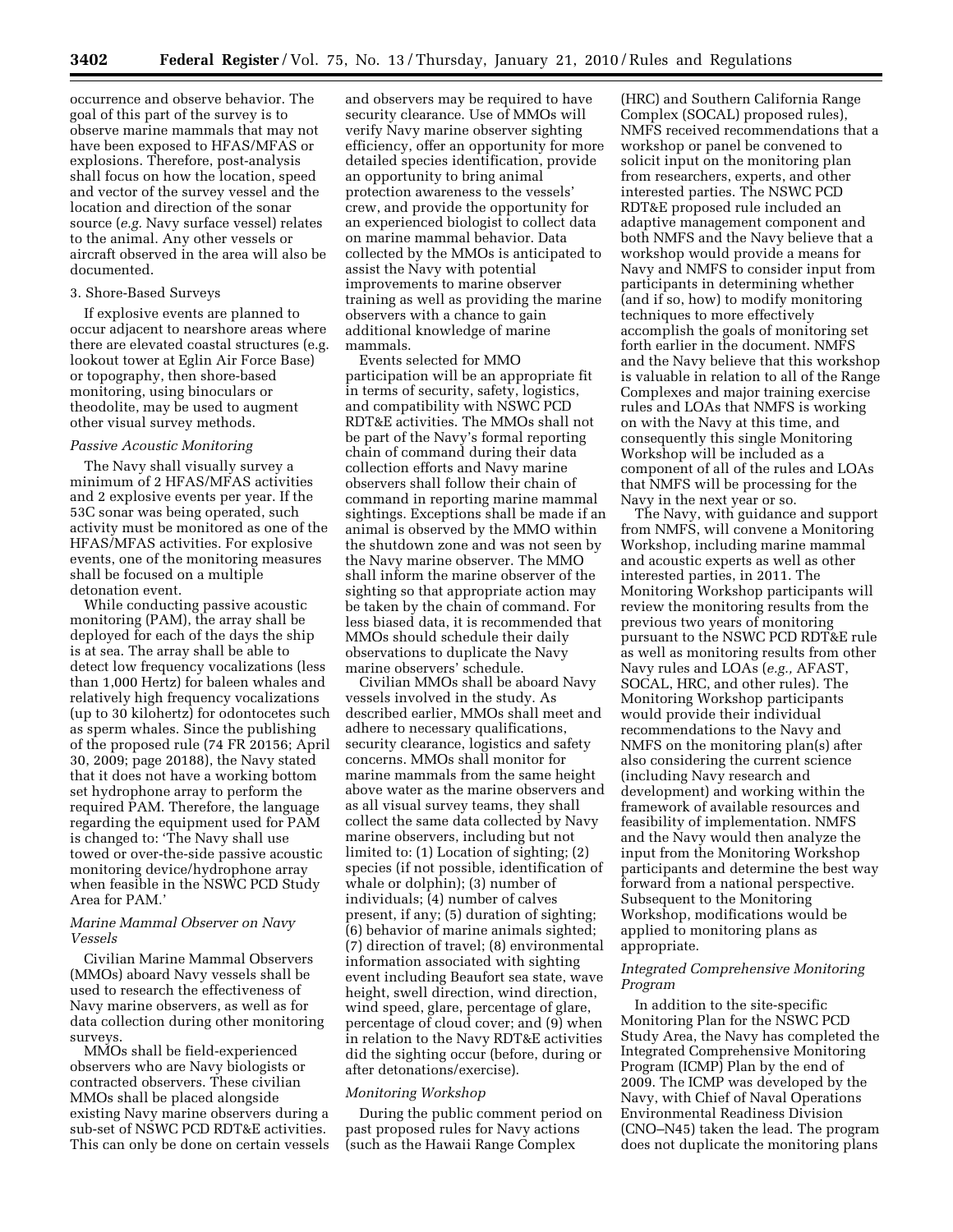for individual areas (*e.g.* AFAST, HRC, SOCAL); instead it is to provide the overarching coordination that will support compilation of data from both range-specific monitoring plans as well as Navy funded research and development (R&D) studies. The ICMP will coordinate the monitoring program's progress towards meeting its goals and developing a data management plan. The ICMP will be evaluated annually to provide a matrix for progress and goals for the following year, and will make recommendations on adaptive management for refinement and analysis of the monitoring methods.

The primary objectives of the ICMP are to:

• Monitor and assess the effects of Navy activities on protected species;

• Ensure that data collected at multiple locations is collected in a manner that allows comparison between and among different geographic locations;

• Assess the efficacy and practicality of the monitoring and mitigation techniques;

• Add to the overall knowledge-base of marine species and the effects of Navy activities on marine species.

The ICMP will be used both as: (1) A planning tool to focus Navy monitoring priorities (pursuant to ESA/MMPA requirements) across Navy Range Complexes and Exercises; and (2) an adaptive management tool, through the consolidation and analysis of the Navy's monitoring and watchstander/marine observer data, as well as new information from other Navy programs (*e.g.,* R&D), and other appropriate newly published information.

In combination with the 2011 Monitoring Workshop and the adaptive management component of the NSWC PCD RDT&E rule and the other planned Navy rules (*e.g.* Virginia Capes Range Complex, Jacksonville Range Complex, Cherry Point Range Complex, etc.), the ICMP could potentially provide a framework for restructuring the monitoring plans and allocating monitoring effort based on the value of particular specific monitoring proposals (in terms of the degree to which results would likely contribute to stated monitoring goals, as well as the likely technical success of the monitoring based on a review of past monitoring results) that have been developed through the ICMP framework, instead of allocating based on maintaining an equal (or commensurate to effects) distribution of monitoring effort across range complexes.

The ICMP will identify:

• A means by which NMFS and the Navy would jointly consider prior years' monitoring results and advancing science to determine if modifications are needed in mitigation or monitoring measures to better effect the goals laid out in the Mitigation and Monitoring sections of the NSWC PCD RDT&E rule.

• Guidelines for prioritizing monitoring projects

• If, as a result of the workshop and similar to the example described in the paragraph above, the Navy and NMFS decide it is appropriate to restructure the monitoring plans for multiple ranges such that they are no longer evenly allocated (by rule), but rather focused on priority monitoring projects that are not necessarily tied to the geographic area addressed in the rule, the ICMP will be modified to include a very clear and unclassified record-keeping system that will allow NMFS and the public to see how each range complex/project is contributing to all of the ongoing monitoring programs (resources, effort, money, etc.).

### **Adaptive Management**

The final regulations governing the take of marine mammals incidental to Navy's NSWC PCD RDT&E activities contain an adaptive management component. The use of adaptive management will give NMFS the ability to consider new data from different sources to determine (in coordination with the Navy) on an annual basis if mitigation or monitoring measures should be modified or added (or deleted) if new data suggests that such modifications are appropriate (or are not appropriate) for subsequent annual LOAs.

The following are some of the possible sources of applicable data:

• Results from the Navy's monitoring from the previous year (either from NSWC PCD Study Area or other locations)

• Findings of the Workshop that the Navy will convene in 2011 to analyze monitoring results to date, review current science, and recommend modifications, as appropriate to the monitoring protocols to increase monitoring effectiveness

• Compiled results of Navy funded research and development (R&D) studies.

• Results from specific stranding investigations (either from NSWC PCD Study Area or other locations)

• Results from general marine mammal and sound research (funded by the Navy or otherwise)

• Any information which reveals that marine mammals may have been taken in a manner, extent or number not authorized by these regulations or subsequent Letters of Authorization

Mitigation measures could be modified or added (or deleted) if new data suggests that such modifications would have (or do not have) a reasonable likelihood of accomplishing the goals of mitigation laid out in this final rule and if the measures are practicable. NMFS would also coordinate with the Navy to modify or add to (or delete) the existing monitoring requirements if the new data suggest that the addition of (or deletion of) a particular measure would more effectively accomplish the goals of monitoring laid out in this final rule. The reporting requirements associated with this rule are designed to provide NMFS with monitoring data from the previous year to allow NMFS to consider the data and issue annual LOAs. NMFS and the Navy will meet annually, prior to LOA issuance, to discuss the monitoring reports, Navy R&D developments, and current science and whether mitigation or monitoring modifications are appropriate.

#### **Reporting**

In order to issue an ITA for an activity, Section 101(a)(5)(A) of the MMPA states that NMFS must set forth ''requirements pertaining to the monitoring and reporting of such taking''. Effective reporting is critical to ensure compliance with the terms and conditions of a LOA, and to provide NMFS and the Navy with data of the highest quality based on the required monitoring. As NMFS noted in its proposed rule, additional detail has been added to the reporting requirements since they were outlined in the proposed rule. The updated reporting requirements are all included below. A subset of the information provided in the monitoring reports may be classified and not releasable to the public.

# *General Notification of Injured or Dead Marine Mammals*

Navy personnel will ensure that NMFS (regional stranding coordinator) is notified immediately (or as soon as operational security allows) if an injured or dead marine mammal is found during or shortly after, and in the vicinity of, any Navy RDT&E activities utilizing underwater explosive detonations or other activities. The Navy will provide NMFS with species or description of the animal(s), the condition of the animal(s) (including carcass condition if the animal is dead), location, time of first discovery, observed behaviors (if alive), and photo or video (if available).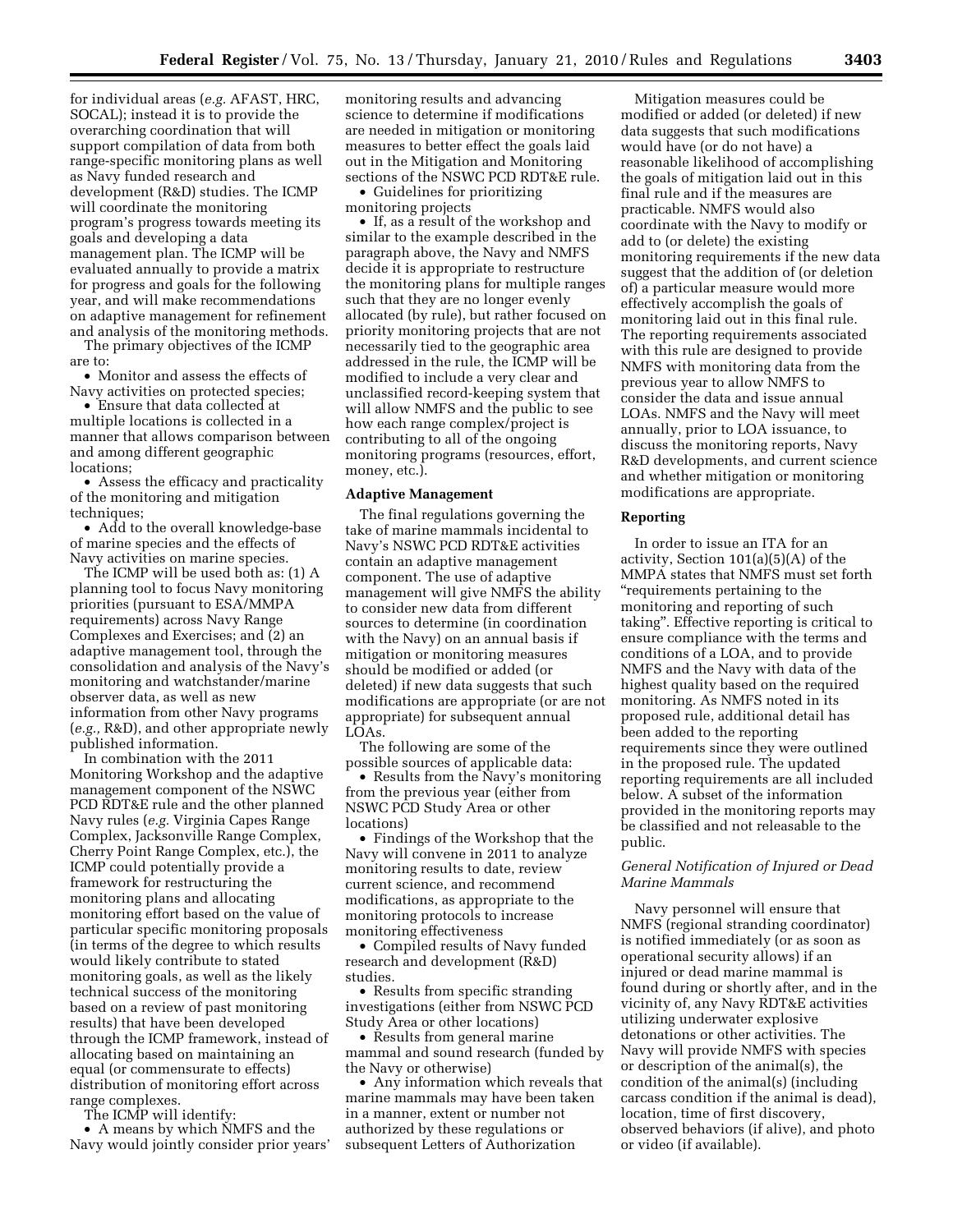# *Annual Report*

The NSWC PCD shall submit a report annually on October 1 describing the RDT&E activities conducted and implementation and results of the NSWC PCD Monitoring Plan (through August 1 of the same year) and RDT&E activities. The report will, at a minimum, include the following information:

#### (1) RDT&E Information

• Date and time test began and ended.

• Location.

- Number and types of active sources used in the test.
- Number and types of vessels,
- aircraft, etc., participated in the test. • Number and types of underwater detonations.
- Total hours of observation effort (including observation time when sonar
- was not operating). • Total hours of all active sonar
- source operation.

• Total hours of each active sonar source.

• Wave height (high, low, and average during the test).

(2) Individual Marine Mammal Sighting Info

- Location of sighting.
- Species.
- Number of individuals.
- Calves observed (y/n).
- Initial detection sensor.
- Indication of specific type of

platform observation made from. • Length of time observers

maintained visual contact with marine mammal(s).

- Wave height (in feet).
- Visibility.
- Sonar source in use  $(y/n)$ .

• Indication of whether animal is < 200 yd, 200–500 yd, 500–1,000 yd, 1,000–2,000 yd, or > 2,000 yd from sonar source above.

• Mitigation implementation— Whether operation of sonar sensor was delayed, or sonar was powered or shut down, and how long the delay was.

• If the active MFAS in use is hull mounted, true bearing of animal from ship, true direction of ship's travel, and estimation of animal's motion relative to ship (opening, closing, parallel).

• Observed behavior—Marine observers shall report, in plain language and without trying to categorize in any way, the observed behavior of the animals (such as animal closing to bow ride, paralleling course/speed, floating on surface and not swimming, etc.).

• An evaluation of the effectiveness of mitigation measures designed to avoid exposing marine mammals to

mid-frequency sonar. This evaluation shall identify the specific observations that support any conclusions the Navy reaches about the effectiveness of the mitigation.

### *NSWC PCD 5-Yr Comprehensive Report*

The Navy will submit to NMFS a draft report that analyzes and summarizes all of the multi-year marine mammal information gathered during HFAS/ MFAS and underwater detonation related mission activities for which annual reports are required as described above. This report will be submitted at the end of the fourth year of the rule (October 2013), covering activities that have occurred through May 1, 2013. The Navy will respond to NMFS comments on the draft comprehensive report if submitted within 3 months of receipt. The report will be considered final after the Navy has addressed NMFS' comments, or three months after the submittal of the draft if NMFS does not comment by then.

### **Comments and Responses**

On April 30, 2009, NMFS published a proposed rule (74 FR 20156) in response to the Navy's request to take marine mammals incidental to conducting RDT&E activities in the NSWC PCD Study Area and requested comments, information and suggestions concerning the request. During the 30 day public comment period, NMFS received comments from 1 private citizen and comments from the Marine Mammal Commission (Commission). The comments are addressed below.

# *MMPA Concerns*

*Comment 1:* The Commission recommends that NMFS require the Navy to conduct an external peer review of its marine mammal density estimates, including the data upon which those estimates are based and the manner in which those are collected and used.

*Response:* As discussed in detail in the proposed rule (74 FR 20156, April 30, 2009), marine mammal density estimates were based on the data gathered in the Marine Resource Assessments (MRAs). The Navy MRA Program was implemented by the Commander, Fleet Forces Command, to initiate collection of data and information concerning the protected and commercial marine resources found in the Navy's Operating Areas (OPAREAs). Specifically, the goal of the MRA program is to describe and document the marine resources present in each of the Navy's OPAREAs. The MRA for the NSWC PCD, which includes Pensacola and Panama City

OPAREAs, was recently updated in 2007 (DoN, 2008).

Density estimates for cetaceans were derived in one of three ways, in order of preference: (1) Through spatial models using line-transect survey data provided by the NMFS (as discussed below); (2) using abundance estimates from Mullin and Fulling (2004); or (3) based on the cetacean abundance estimates found in the NMFS stock assessment reports (SAR; Waring *et al.,*  2007), which can be viewed at *http:// www.nmfs.noaa.gov/pr/sars/ species.htm.* For the model-based approach, density estimates were calculated for each species within areas containing survey effort. A relationship between these density estimates and the associated environmental parameters such as depth, slope, distance from the shelf break, sea surface temperature, and chlorophyll a concentration was formulated using generalized additive models. This relationship was then used to generate a two-dimensional density surface for the region by predicting densities in areas where no survey data exist.

The analyses for cetaceans were based on sighting data collected through shipboard surveys conducted by NMFS Northeast Fisheries Science Center (NEFSC) and Southeast Fisheries Science Center (SEFSC) between 1998 and 2005. Species-specific density estimates derived through spatial modeling were compared with abundance estimates found in the most current NMFS SAR to ensure consistency. All spatial models and density estimates were reviewed by and coordinated with NMFS Science Center technical staff and scientists with the University of St. Andrews, Scotland, Centre for Environmental and Ecological Modeling (CREEM). Draft models and preliminary results were reviewed during a joint workshop attended by Navy, NMFS Science Center, and CREEM representatives. Subsequent revisions and draft reports were reviewed by these same parties. Therefore, NMFS considers that the density estimates, including the data upon which those estimates are based and the manner in which those are collected and used, has already gone through an independent review process.

#### *Monitoring and Mitigation*

*Comment 2:* The Commission recommends the Navy provide additional details concerning its Integrated Comprehensive Monitoring Program, including an estimated time frame for its implementation.

*Response:* The Navy has developed the ICMP Plan and will distribute it to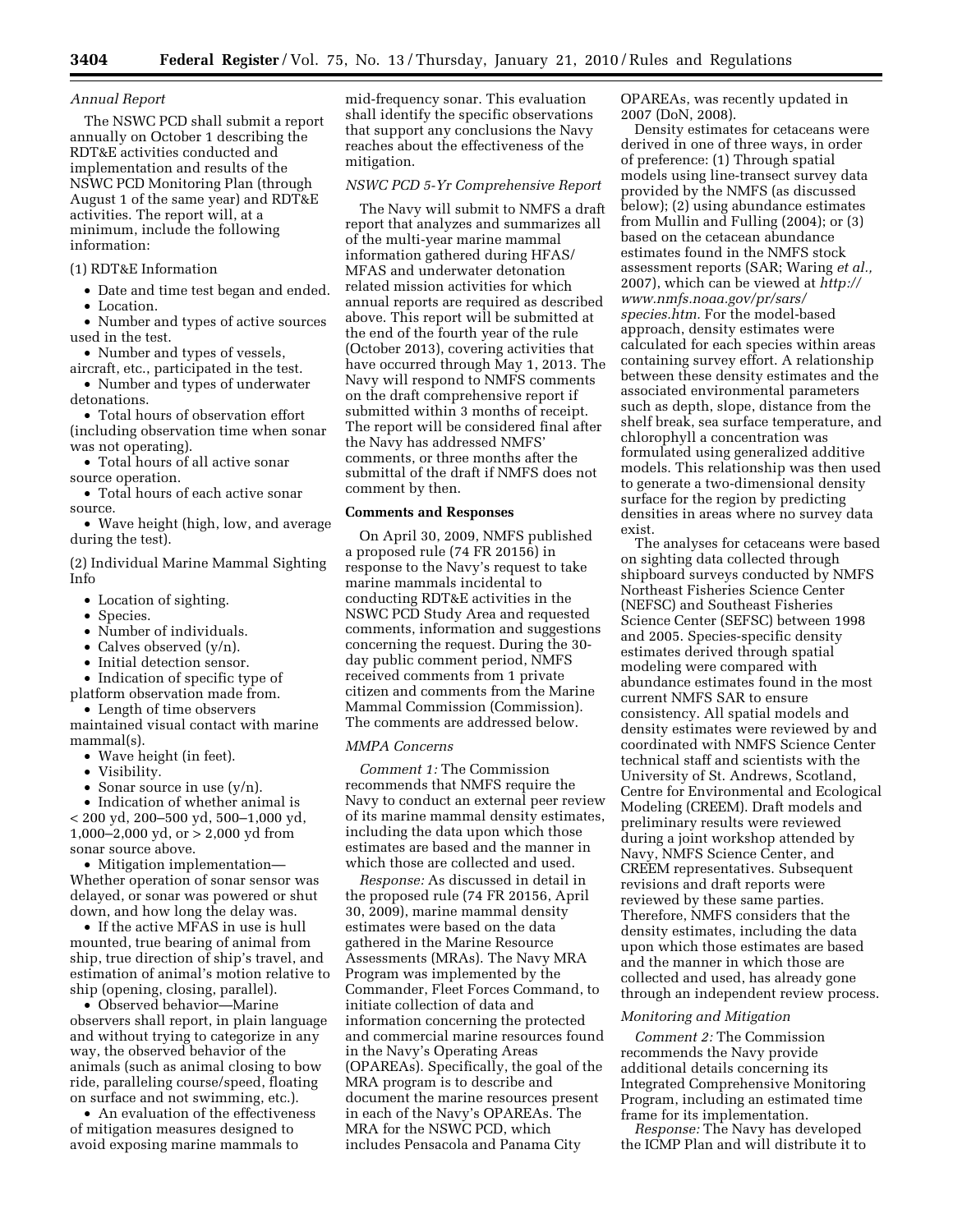the Commission and other interested parties. The components of the ICMP Plan that were considered and incorporated into the final rules for the NSWC PCD include:

• A requirement to monitor Navy's RDT&E activities, particularly those involving sonar and underwater detonations, for compliance with the terms and conditions of ESA Section 7 consultations or MMPA authorizations;

• A requirement to minimize exposure of protected species from sound pressure levels from sonar and underwater detonations that result in harassment;

• A requirement to collect data to support estimating the number of individual marine mammals exposed to sound levels above current regulatory thresholds;

• A requirement to assess the adequacy of the Navy's current marine species mitigation;

• A requirement to document trends in species distribution and abundance in Navy mission activity areas through monitoring efforts;

• A requirement to compile data that would improve the Navy and NMFS' knowledge of the potential behavioral and physiological effects to marine species from sonar and underwater detonations.

The ICMP Plan will be used both as: (1) A planning tool to focus Navy monitoring priorities (pursuant to ESA/ MMPA requirements) across Navy range complexes and exercises; and (2) an adaptive management tool, through the consolidation and analysis of the Navy's monitoring and watchstander (lookout) data, as well as new information from other Navy programs (*e.g.,* research and development), and newly published non-Navy information. The ICMP Plan is described in the Navy's EIS and LOA application.

*Comment 3:* The Commission recommends that NMFS require the Navy to develop and implement a plan to evaluate the effectiveness of monitoring and mitigation measures before beginning or in conjunction with operations covered by the proposed incidental take authorization.

*Response:* NMFS has been working with the Navy throughout the rulemaking process to develop a series of mitigation, monitoring, and reporting protocols. These mitigation, monitoring and reporting measures include, but are not limited to: (1) The use of trained Navy marine observers who will conduct marine mammal monitoring to avoid collisions with marine mammals; (2) the use of exclusion zones that avoid exposing marine mammals to levels of sound likely to result in injury or death

of marine mammals; (3) the use of MMOs/Navy marine observers to conduct aerial, vessel, and shore-based surveys; and (4) annual monitoring reports and comprehensive reports to provide insights of impacts to marine mammals.

NMFS has evaluated the effectiveness of the measures and has concluded they will achieve the least practicable adverse impact on the affected marine mammal species or stocks and their habitat. For example, operations will be suspended if trained Navy marine observers and/or MMOs detect marine mammals within the vicinity of the RDT&E activities, thereby preventing marine mammal injury or mortality (use of specified exclusion zones). In addition, prior to conducting RDT&E activities involving sonar or underwater explosive detonation, the Navy will be required to carry out monitoring to make sure that the safety zones are clear of marine mammals, and then during the test activity when feasible. These monitoring and mitigation measures will decrease the number of marine mammals exposed to underwater explosions and exposure to intense sounds from the detonations.

Over the course of the 5-year rule, NMFS will evaluate the Navy's RDT&E activities annually to validate the effectiveness of the measures. NMFS will, through the established adaptive management process, work with the Navy to determine whether additional mitigation and monitoring measures are necessary. In addition, with the implementation of the ICMP Plan by the end of 2009, and the planned Monitoring Workshop in 2011, NMFS will work with the Navy to further improve its monitoring and mitigation plans for its future activities.

*Comment 4:* The Commission recommends that NMFS implement a 60-minute waiting period when deepdiving species such as sperm and beaked whales or species that cannot be identified by watchstanders are observed within or are about to enter a safety zone.

*Response:* NMFS does not concur with the Commission's recommendation for the following reasons:

• The ability of an animal to dive longer than 30 minutes does not mean that it will always do so. Therefore, the 60-minute delay would only potentially add value in instances when animals had remained under water for more than 30 minutes.

• Navy vessels typically move at 10– 12 knots (5–6 m/sec) when operating active sonar and potentially much faster when not. Fish *et al.* (2006) measured speeds of 7 species of odontocetes and

found that they ranged from 1.4–7.30 m/ sec. Even if a vessel was moving at the slower typical speed associated with active sonar use, an animal would need to be swimming near sustained maximum speed for an hour in the direction of the vessel's course to stay within the safety zone of the vessel. Increasing the typical speed associated with active sonar use would further narrow the circumstances in which the 60-minute delay would add value.

• Additionally, the times when marine mammals are deep-diving (i.e., the times when they are under the water for longer periods of time) are the same times that a large portion of their motion is in the vertical direction, which means that they are far less likely to keep pace with a horizontally moving vessel.

• Given that, the animal would need to have stayed in the immediate vicinity of the sound source for an hour and considering the maximum area that both the vessel and the animal could cover in an hour, it is improbable that this would randomly occur. Moreover, considering that many animals have been shown to avoid both acoustic sources and ships without acoustic sources, it is improbable that a deep-diving cetacean (as opposed to a dolphin that might bow ride) would choose to remain in the immediate vicinity of the source. NMFS believes that it is unlikely that a single cetacean would remain in the safety zone of a Navy sound source for more than 30 minutes.

• Last, in many cases, the marine observers are not able to differentiate species to the degree that would be necessary to implement this measure. Plus, Navy operators have indicated that increasing the number of mitigation decisions that need to be made based on biological information is more difficult for the lookouts (because it is not their area of expertise).

*Comment 5:* The Commission recommends that NMFS require the Navy to suspend an activity if a marine mammal is seriously injured or killed and the injury or death could be associated with the activity. Subsequently, the injury or death should be investigated to determine the cause, assess the full impact of the activity potentially implicated (e.g., the total of animals involved), and determine how the activity should be modified to avoid future injuries or deaths.

*Response:* Though NMFS largely agrees with the Commission, it should be noted that without detailed examination by an expert, it is usually not feasible to determine the cause of injury or mortality when an injured or dead marine mammal is sighted in the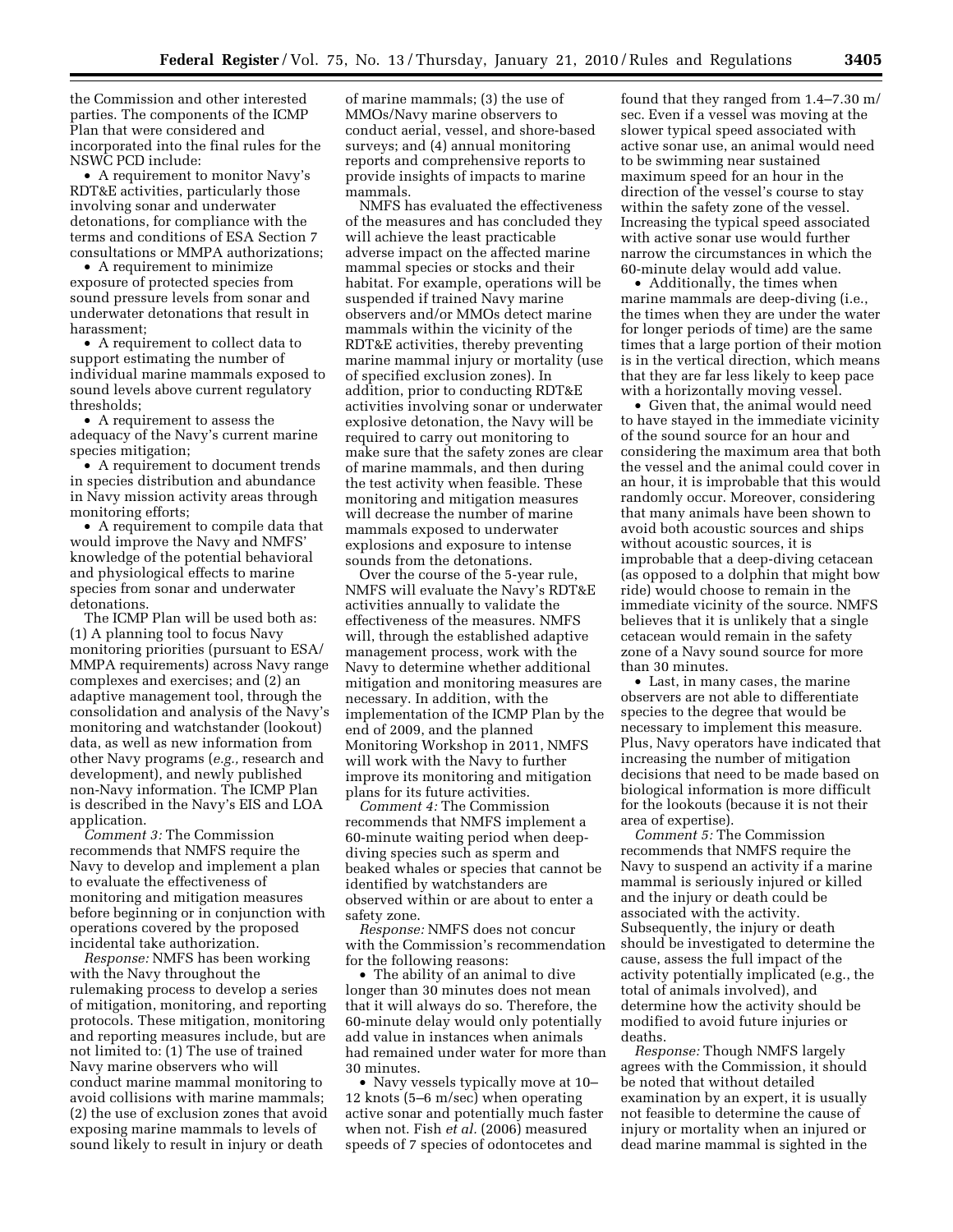**3406 Federal Register** / Vol. 75, No. 13 / Thursday, January 21, 2010 / Rules and Regulations

field. Therefore, NMFS has required in its final rule that if there is clear evidence that a marine mammal is injured or killed as a result of the proposed Navy RDT&E activities (*e.g.,*  instances in which it is clear that munitions explosions caused the injury or death) the Naval activities shall be immediately suspended and the situation immediately reported by personnel involved in the activity to the Test Director or the Test Director's designee, who will follow Navy procedures for reporting the incident to NMFS through the Navy's chain-ofcommand.

For any other sighting of injured or dead marine mammals in the vicinity of any Navy's RDT&E activities utilizing underwater explosive detonations for which the cause of injury or mortality cannot be immediately determined, the Navy personnel will ensure that NMFS (regional stranding coordinator) is notified immediately (or as soon as operational security allows). The Navy will provide NMFS with species or description of the animal(s), the condition of the animal(s) (including carcass condition if the animal is dead), location, time of first discovery, observed behaviors (if alive), and photo or video (if available).

*Comment 6:* The Commission recommends NMFS require the Navy to, in those cases where authorization is sought to take marine mammals by injury, consult with NMFS to consider whether the requested take levels are realistic and adequately take into account the schooling behavior of dolphins.

*Response:* As discussed in the Navy's LOA application and in the Proposed Rule (74 FR 20156: April 30, 2009), take of marine mammals by Level A harassment (injury) could occur as a result of the underwater detonation exposures in the range of 76–272 lb NEW (34–272 kg) in non-territorial waters. However, as noted by the Commission, due to the schooling behavior of some dolphin species, there is the question of whether the requested take levels are realistic. Although NMFS shares the Commission's view to some degree that schooling dolphins are not evenly distributed, due to the changing oceanographic regime and the large area being considered, NMFS considers that the Navy's modeling and analysis on the requested take levels are the best approximations. In addition, NMFS believes that the Navy's take estimates are conservative, and that with the implementation of aforementioned mitigation and monitoring measures, many of the Level A harassments (injury) can be prevented.

### *Reporting*

*Comment 7:* The Commission recommends NMFS require the Navy to submit annual reports that document in full the methods, results, and interpretation of all monitoring tasks.

*Response:* NMFS agrees with the Commission's recommendation. As described above, NMFS will require the Navy to submit a report annually on August 1 describing the RDT&E activities conducted and implementation and results of the NSWC PCD Monitoring Plan (through June 1 of the same year). A detailed description of report contents is provided above.

*Comment 8:* The Commission recommends that NMFS work with the Navy to develop a database for storing original records of Navy interactions with marine mammals, which will provide a basis for evaluating such interactions over long periods of time and across large areas.

*Response:* The Navy is required to document all marine mammal sightings through aerial, vessel, and shore-based survey by MMOs or Navy marine observers. Those records will be used to determine potential Navy interactions with marine mammals and to assess the impacts on marine mammals that may have resulted from the Navy's RDT&E activities. Currently there is no plan to develop a database for storing original records of Navy interactions with marine mammals due to limited resources. Nevertheless, NMFS will consider the Commission's recommendation when adequate resources are available to undertake such efforts.

#### *Miscellaneous Issues*

*Comment 9:* One private citizen expressed general opposition to Navy activities and NMFS' issuance of an MMPA authorization because of the danger of killing marine life.

*Response:* NMFS appreciates the commenter's concern for the marine mammals that live in the area of the proposed activities. However, the MMPA allows individuals to take marine mammals incidental to specified activities if NMFS can make the necessary findings required by law (i.e., negligible impact, unmitigable adverse impact on subsistence users, etc.). As explained throughout this rulemaking, NMFS has made the necessary findings under 16 U.S.C. 1371(a)(5)(A) to support our issuance of the final rule.

#### **Estimated Take of Marine Mammals**

As mentioned previously, with respect to the MMPA, NMFS' effects

assessments serve four primary purposes: (1) To prescribe the permissible methods of taking (*i.e.,*  Level B Harassment (behavioral harassment), Level A Harassment (injury), or mortality, including an identification of the number and types of take that could occur by Level A or B harassment or mortality) and to prescribe other means of effecting the least practicable adverse impact on such species or stock and its habitat (*i.e.,*  mitigation); (2) to determine whether the specified activity will have a negligible impact on the affected species or stocks of marine mammals (based on the likelihood that the activity will adversely affect the species or stock through effects on annual rates of recruitment or survival); (3) to determine whether the specified activity will have an unmitigable adverse impact on the availability of the species or stock(s) for subsistence uses (however, there are no subsistence communities in the NSWC PCD Study Area; thus, there would be no effect to any subsistence user); and (4) to prescribe requirements pertaining to monitoring and reporting.

In the Estimated Take of Marine Mammals section of the proposed rule, NMFS related the potential effects to marine mammals from sonar operations and underwater detonation of explosives to the MMPA regulatory definitions of Level A and Level B Harassment and assessed the effects to marine mammals that could result from the specific activities that the Navy intends to conduct. The subsections of this analysis are discussed in the proposed rule (74 FR 20156; April 30, 2009). The only change in this section is that the sentence in the proposed rule (74 FR 20156; April 30, 2009; page 20179), ''NSWC PCD RDT&E activities involve mid-frequency sonar operation for only 6 percent of operational hours,'' is changed to "NSWC PCD RDT&E activities involve mid-frequency sonar operation for only 7 percent of operational hours.'' The change is to fix the calculation error in the proposed rule.

In the Estimated Exposures of Marine Mammals section of the proposed rule, NMFS described in detail how the take estimates were calculated through modeling (74 FR 20156; pages 20178– 20182; April 30, 2009). The following changes in this section have been made: (1) The first paragraph under Marine Mammal Sonar Exposures in Territorial Waters section of the proposed rule (74 FR 20156; April 30, 2009; page 20179), "rough-toothed dolphin" and one duplicated ''Atlantic bottlenose dolphin'' are deleted; and (2) the first paragraph under Marine Mammal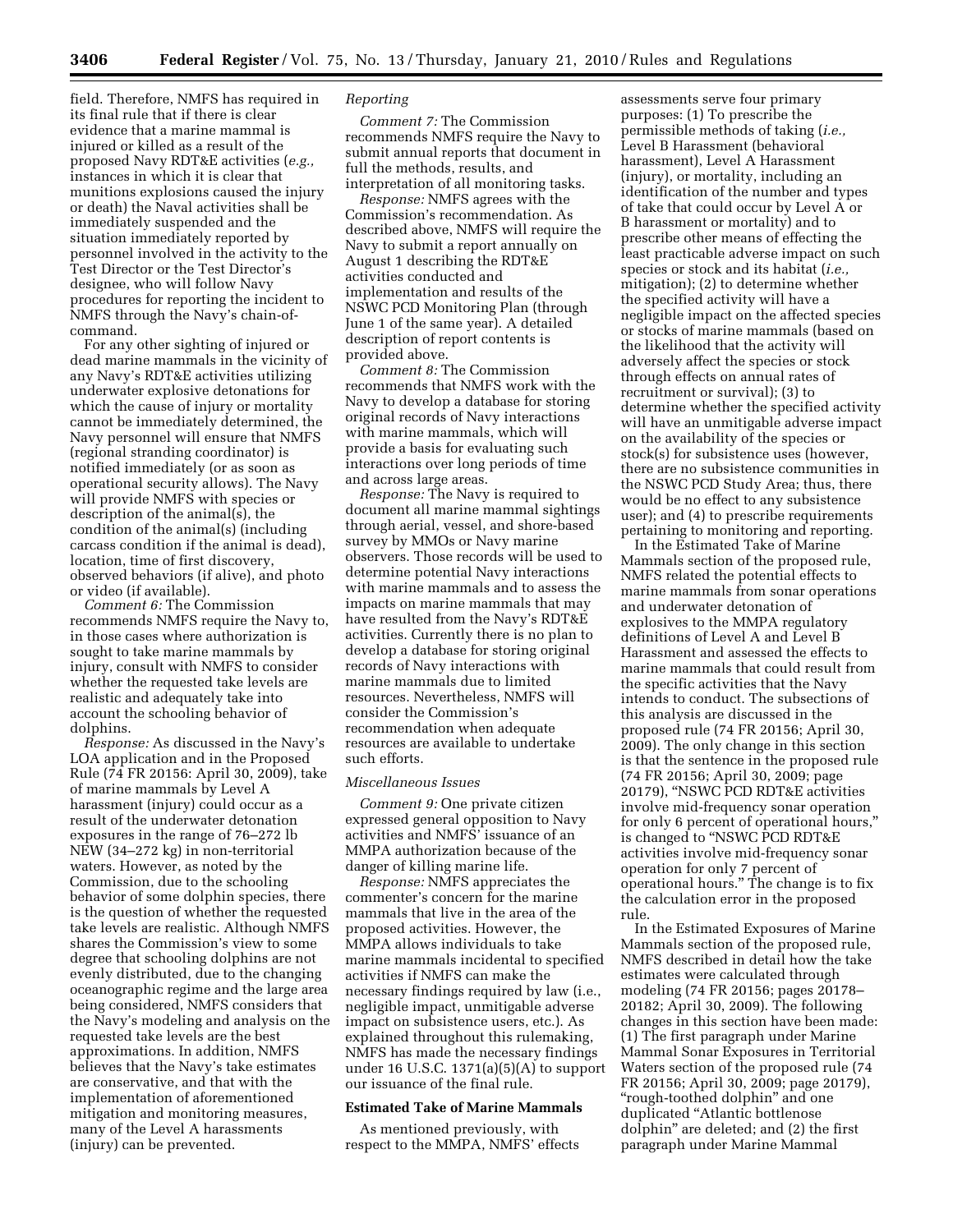Ordnance Exposures in Non-Territorial Waters section (74 FR 20156; April 30, 2009; page 20181), ''rough-toothed dolphin'' and ''striped dolphin'' are deleted. The deletion is to clarify that no rough-toothed dolphin or striped dolphin would be affected by these

activities. In addition, Fraser's dolphin is added to Tables 11, 12, and 13 in the final rule (74 FR 20156; April 30, 2009; pages 20181–20182), with zero exposures. No other change has been made to the final rule.

A summary of potential exposures from sonar operations and ordnance

(per year) for marine mammals in the NSWC PCD Study Area is listed in Table 4 (these exposure estimates are the same as those presented in the proposed rule, with the exception as noted above).

TABLE 4—ESTIMATES OF TOTAL MARINE MAMMAL EXPOSURES FROM THE NSWC PCD MISSION ACTIVITIES PER YEAR

| Marine mammal species | Mortality<br>(severe lung<br>injury) | Level A (slight<br>lung injury) | Level B<br>(non-injury) |  |
|-----------------------|--------------------------------------|---------------------------------|-------------------------|--|
|                       |                                      |                                 |                         |  |
|                       |                                      |                                 |                         |  |
|                       |                                      |                                 |                         |  |
|                       |                                      |                                 |                         |  |
|                       |                                      |                                 |                         |  |
|                       |                                      |                                 |                         |  |
|                       |                                      |                                 |                         |  |
|                       |                                      |                                 |                         |  |
|                       |                                      |                                 |                         |  |
|                       |                                      |                                 |                         |  |
|                       |                                      |                                 |                         |  |
|                       |                                      |                                 | 614                     |  |
|                       |                                      |                                 |                         |  |
|                       |                                      |                                 | 23                      |  |
|                       |                                      |                                 | 5                       |  |
|                       |                                      |                                 | 23                      |  |
|                       |                                      |                                 | h                       |  |
|                       |                                      |                                 |                         |  |

### **Effects on Marine Mammal Habitat**

NMFS' NSWC PCD proposed rule included a section that addressed the effects of the Navy's activities on Marine Mammal Habitat (74 FR 20156; pages 20182–20183; April 30, 2009). NMFS concluded preliminarily that the Navy's activities would have minimal effects on marine mammal habitat. No changes have been made to the discussion contained in this section of the proposed rule.

# **Analysis and Negligible Impact Determination**

Pursuant to NMFS' regulations implementing the MMPA, an applicant is required to estimate the number of animals that will be "taken" by the specified activities (i.e., takes by harassment only, or takes by harassment, injury, and/or death). This estimate informs the analysis that NMFS must perform to determine whether the activity will have a ''negligible impact'' on the species or stock. Level B (behavioral) harassment occurs at the level of the individual(s) and does not assume any resulting population-level consequences, though there are known avenues through which behavioral disturbance of individuals can result in population-level effects. A negligible impact finding is based on the lack of likely adverse effects on annual rates of

recruitment or survival (*i.e.,* populationlevel effects). An estimate of the number of Level B harassment takes alone is not enough information on which to base an impact determination.

In addition to considering estimates of the number of marine mammals that might be "taken" through behavioral harassment, NMFS must consider other factors, such as the likely nature of any responses (their intensity, duration, etc.), the context of any responses (critical reproductive time or location, migration, etc.), as well as the number and nature of estimated Level A takes, the number of estimated mortalities, and effects on habitat.

The Navy's specified activities have been described based on best estimates of the number of HFAS/MFAS hours that the Navy will conduct and the planned detonation events. Taking the above into account, considering the sections discussed below, and dependent upon the implementation of the proposed mitigation measures, NMFS has determined that Navy's RDT&E activities utilizing HFAS/MFAS and underwater detonations will have a negligible impact on the marine mammal species and stocks present in the NSWC PCD Study Area.

# *Behavioral Harassment*

As discussed in the Potential Effects of Exposure of Marine Mammals to

HFAS/MFAS in the proposed rule (74 FR 20156; April 30, 2009) and illustrated in the conceptual framework, marine mammals can respond to HFAS/ MFAS in many different ways, a subset of which qualifies as harassment. The take estimates do not take into account the fact that most marine mammals will likely avoid strong sound sources to one extent or another. Although an animal that avoids the sound source will likely still be taken in some instances (such as if the avoidance results in a missed opportunity to feed, interruption of reproductive behaviors, etc.) in other cases avoidance may result in fewer instances of take than were estimated or in the takes resulting from exposure to a lower received level than was estimated, which could result in a less severe response. The Navy proposes only 77 hours of mid-frequency sonar operations per year (Table 2) in the NSWC PCD Study Area, and the use of the most powerful 53C series sonar will be limited to just 4 hours per year. Therefore, any disturbance to marine mammals resulting from 53C and other MFAS is expected to be significantly less in terms of severity and duration when compared to major sonar exercises (*e.g.,* AFAST, HRC, SOCAL). As for the HFAS, source levels of those HFAS are not as high as the 53C series MFAS. In addition, high frequency signals tend to have more attenuation in the water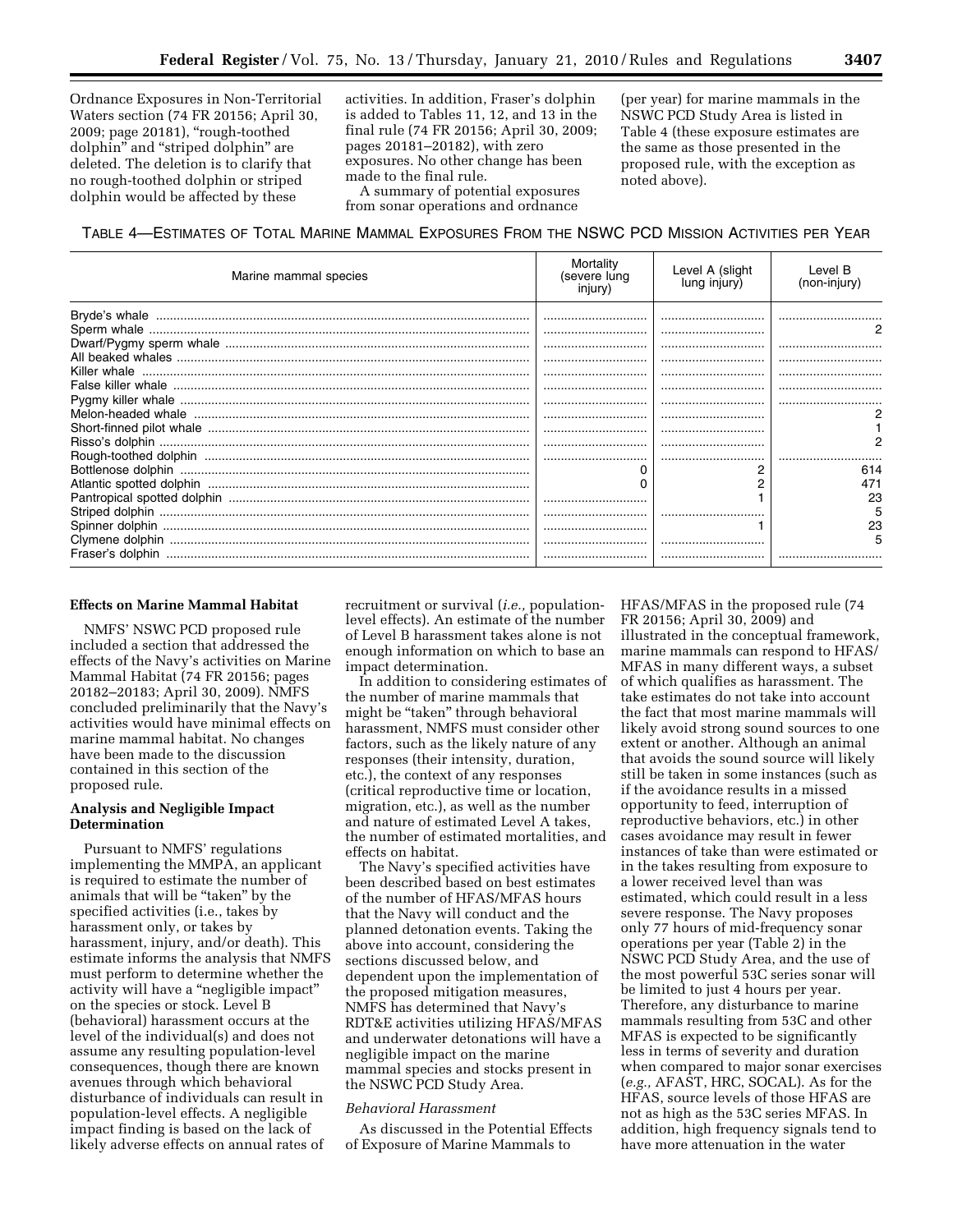column and are more prone to lose their energy during propagation. Therefore, their zones of influence are much smaller, thereby making it easier to detect marine mammals and prevent adverse effects from occurring.

There is little information available concerning marine mammal reactions to MFAS/HFAS. The Navy has only been conducting monitoring activities since 2006 and has not compiled enough data to date to provide a meaningful picture of effects of HFAS/MFAS on marine mammals, particularly in the NSWC PCD Study Area. From the four major training exercises (MTEs) of HFAS/ MFAS in the AFAST Study Area for which NMFS has received a monitoring report, no instances of obvious behavioral disturbance were observed by the Navy watchstanders in the 700+ hours of effort in which 79 sightings of marine mammals were made (10 during active sonar operation). One cannot conclude from these results that marine mammals were not harassed from HFAS/MFAS, as a portion of animals within the area of concern were not seen (especially those more cryptic, deepdiving species, such as beaked whales or *Kogia* sp.) and some of the nonbiologist watchstanders might not have had the expertise to characterize behaviors. However, the data demonstrate that the animals that were observed did not respond in any of the obviously more severe ways, such as panic, aggression, or anti-predator response.

In addition to the monitoring that will be required pursuant to these regulations and subsequent LOAs, which is specifically designed to help us better understand how marine mammals respond to sound, the Navy and NMFS have developed, funded, and begun conducting a controlled exposure experiment with beaked whales in the Bahamas.

#### *Diel Cycle*

As noted in the proposed rule (74 FR 20156; April 30, 2009), many animals perform vital functions, such as feeding, resting, traveling, and socializing on a diel cycle (24-hr cycle). Substantive behavioral reactions to noise exposure (such as disruption of critical life functions, displacement, or avoidance of important habitat) are more likely to be significant if they last more than one diel cycle or recur on subsequent days (Southall *et al.,* 2007). Consequently, a behavioral response lasting less than one day and not recurring on subsequent days is not considered particularly severe unless it could directly affect reproduction or survival (Southall *et al.,* 2007).

In the proposed rule (74 FR 20156; April 30, 2009), NMFS discussed the fact that potential behavioral responses to HFAS/MFAS and underwater detonations that fall into the category of harassment could range in severity. By definition, takes by behavioral harassment involve the disturbance of a marine mammal or marine mammal stock in the wild by causing disruption of natural behavioral patterns (such as migration, surfacing, nursing, breeding, feeding, or sheltering) to a point where such behavioral patterns are abandoned or significantly altered. These reactions would, however, be more of a concern if they were expected to last over 24 hours or be repeated in subsequent days. For hull-mounted sonar 53C series sonar (the highest power source), the total time of operation is only 4 hours per year, with 3 hours planned in territorial waters and 1 hour in nonterritorial waters. Different sonar testing and underwater detonation activities will not occur simultaneously. When this is combined with the fact that the majority of the cetaceans in the NSWC PCD Study Area would not likely remain in the same area for successive days, it is unlikely that animals would be exposed to HFAS/MFAS and underwater detonations at levels or for a duration likely to result in a substantive response that would then be carried on for more than one day or on successive days.

### *TTS*

NMFS and the Navy have estimated that individuals of some species of marine mammals may sustain some level of TTS from HFAS/MFAS and/or underwater detonation. As mentioned previously, TTS can last from a few minutes to days, be of varying degree, and occur across various frequency bandwidths. The TTS sustained by an animal is primarily classified by three characteristics:

• Frequency—Available data (of midfrequency hearing specialists exposed to mid to high frequency sounds—Southall *et al.,* 2007) suggest that most TTS occurs in the frequency range of the source up to one octave higher than the source (with the maximum TTS at  $\frac{1}{2}$ ; octave above).

• Degree of the shift (*i.e.,* how many dB is the sensitivity of the hearing reduced by)—generally, both the degree of TTS and the duration of TTS will be greater if the marine mammal is exposed to a higher level of energy (which would occur when the peak dB level is higher or the duration is longer). The threshold for the onset of TTS  $(56 dB)$  for Navy sonars is 195 dB (SEL), which might be received at distances of up to 275–500

m from the most powerful MFAS source, the AN/SQS–53 (the maximum ranges to TTS from other sources would be less). An animal would have to approach closer to the source or remain in the vicinity of the sound source appreciably longer to increase the received SEL, which would be difficult considering the marine observers and the nominal speed of a sonar vessel (10–12 knots). Of all TTS studies, some using exposures of almost an hour in duration or up to 217 SEL, most of the TTS induced was 15 dB or less, though Finneran *et al.* (2007) induced 43 dB of TTS with a 64-sec exposure to a 20 kHz source (MFAS emits a 1-s ping 2 times/ minute). The threshold for the onset of TTS for detonations is a dual criteria: 182 dB re 1 microPa2-sec or 23 psi, which might be received at distances from 345–2,863 m from the centers of detonation based on the types of NEW involved.

• Duration of TTS (Recovery time) see above. Of all TTS laboratory studies, some using exposures of almost an hour in duration or up to 217 SEL, almost all recovered within 1 day (or less, often in minutes), though in one study (Finneran *et al.,* 2007), recovery took 4 days.

Based on the range of degree and duration of TTS reportedly induced by exposures to non-pulse sounds of energy higher than that to which freeswimming marine mammals in the field are likely to be exposed during HFAS/ MFAS testing activities, it is unlikely that marine mammals would sustain a TTS from MFAS that alters their sensitivity by more than 20 dB for more than a few days (and the majority would be far less severe). Also, for the same reasons discussed in the Diel Cycle section, and because of the short distance within which animals would need to approach the sound source, it is unlikely that animals would be exposed to the levels necessary to induce TTS in subsequent time periods such that their recovery were impeded. Additionally, though the frequency range of TTS that marine mammals might sustain would overlap with some of the frequency ranges of their vocalization types, the frequency range of TTS from MFAS (the source from which TTS would more likely be sustained because the higher source level and slower attenuation make it more likely that an animal would be exposed to a higher level) would not usually span the entire frequency range of one vocalization type, much less span all types of vocalizations.

For underwater detonations, due to its brief impulse of sounds, animals have to be at distances from 345–2,863 m from the center of detonation, based on the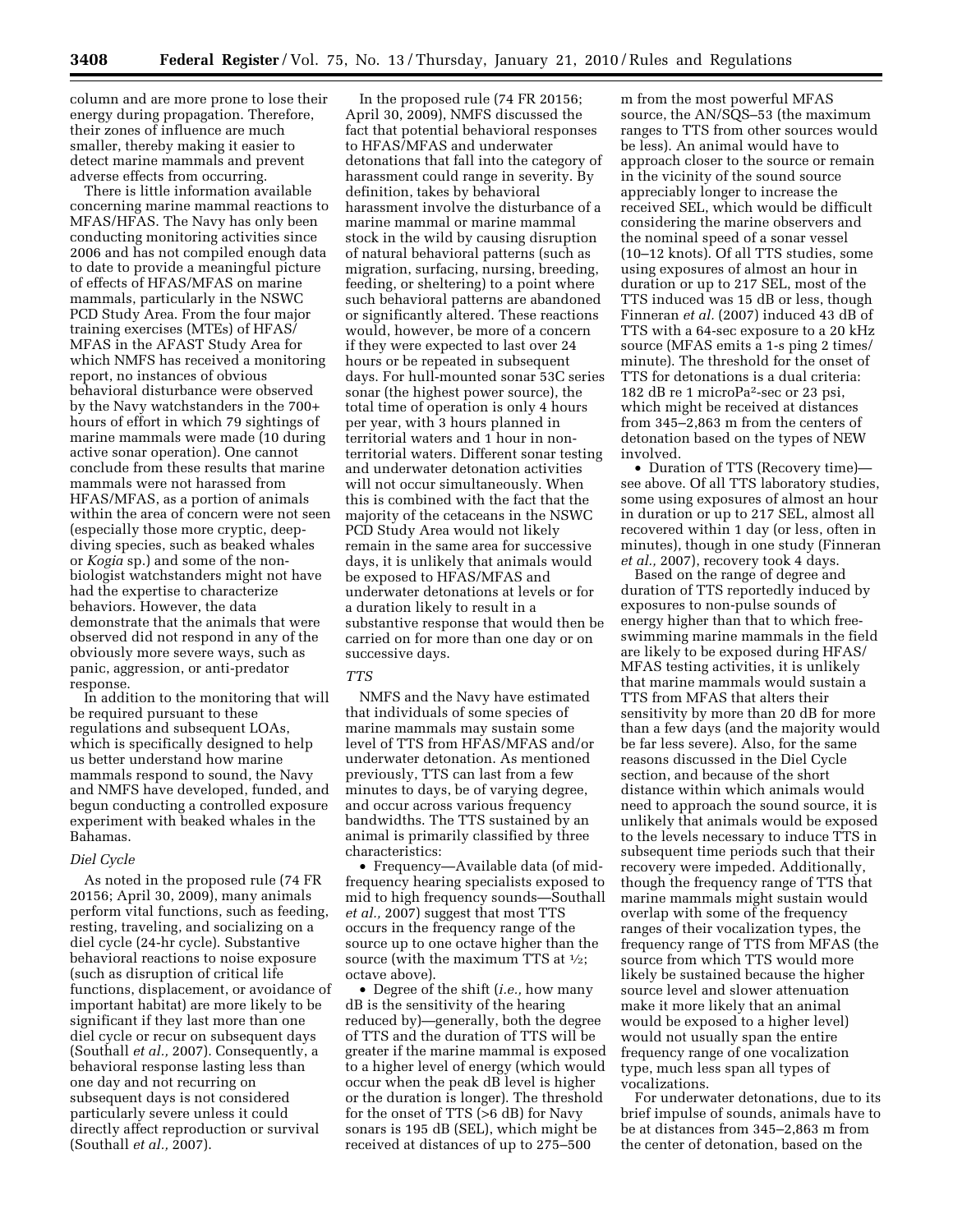types of NEW involved to receive the SEL that causes TTS compared to similar source level with longer durations (such as sonar signals).

# *Acoustic Masking or Communication Impairment*

As discussed in the proposed rule (74 FR 20156; April 30, 2009), it is also possible that anthropogenic sound could result in masking of marine mammal communication and navigation signals. However, masking only occurs during the time of the signal (and potential secondary arrivals of indirect rays), versus TTS, which occurs continuously for its duration. Standard HFAS/MFAS sonar pings last on average one second and occur about once every 24–30 seconds for hullmounted sources. When hull-mounted sonar is used in the Kingfisher mode, pulse length is shorter, but pings are much closer together (both in time and space, since the vessel goes slower when operating in this mode). For the sources for which we know the pulse length, most are significantly shorter than hull-mounted sonar, on the order of several microseconds to 10s of micro seconds. For hull-mounted sonar, though some of the vocalizations that marine mammals make are less than one second long, there is only a 1 in 24 chance that they would occur exactly when the ping was received, and when vocalizations are longer than one second, only parts of them are masked. Alternately, when the pulses are only several microseconds long, the majority of most animals' vocalizations would not be masked. Masking effects from HFAS/MFAS are expected to be minimal. Likewise, the masking effects from underwater detonation are also considered to be unlikely due to the much shorter impulsive signals from explosions. If masking or communication impairment were to occur briefly, it would be in the frequency range of MFAS, which overlaps with some marine mammal vocalizations; however, it would likely not mask the entirety of any particular vocalization or communication series because the pulse length, frequency, and duty cycle of the HFAS/MFAS signal does not perfectly mimic the characteristics of any marine mammal's vocalizations.

#### *PTS, Injury, or Mortality*

The Navy's model estimated that 1 individual of bottlenose dolphin and 1 individual of Atlantic spotted dolphin could experience severe lung injury (i.e., mortality) from explosive ordnance activities; and 1 individual each of bottlenose, Atlantic spotted, pantropical

spotted, and spinner dolphins from slight lung injury (Level A harassment) as a result of the underwater detonation exposures in the range of 76–272 lb NEW (34–272 kg) in non-territorial waters per year. However, these estimates do not take into consideration the proposed mitigation measures. For sonar operations, NMFS believes that many marine mammals would deliberately avoid exposing themselves to the received levels necessary to induce injury (i.e., approaching to within approximately 10 m (10.9 yd) of the source). Animals would likely move away from or at least modify their path to avoid a close approach. Additionally, in the unlikely event that an animal approaches the sonar vessel at a close distance, NMFS believes that the mitigation measures (i.e., shutdown/ power-down zones for HFAS/MFAS) further ensure that animals would not be exposed to injurious levels of sound. As for underwater detonations, the animals have to be within the 203 m ZOI to experience severe lung injury or mortality. NMFS believes it is unlikely that Navy observers will fail to detect an animal in such a small area during pretesting surveys. As discussed previously, the Navy plans to utilize aerial (when available) in addition to marine observers on vessels to detect marine mammals for mitigation implementation and indicated that they are capable of effectively monitoring safety zones. When these points are considered, NMFS does not believe that any marine mammals will experience severe lung injury or mortality from exposure to HFAS/MFAS or underwater detonation. Instead, based on proposed mitigation and monitoring measures, NMFS preliminary determined that 2 individuals of bottlenose and Atlantic spotted dolphins, and 1 individual of pantropical spotted and spinner dolphins would receive slight lung injury (Level A harassment) as a result of underwater detonation exposures in the range of 76–272 lb NEW (34–272 kg) in non-territorial waters per year.

Based on the aforementioned assessment, NMFS determined that approximately 2 sperm whales, 2 melon-headed whales, 1 short-finned pilot whale, 2 Risso's dolphins, 614 bottlenose dolphins, 471 Atlantic spotted dolphins, 23 pantropical spotted dolphins, 5 striped dolphins, 23 spinner dolphins, and 5 Clymene dolphins would experience Level B harassment (TTS and sub-TTS) as a result of the proposed NSWC PCD RDT&E sonar and underwater detonation testing activities. These numbers represent approximately 0.12%, 0.08%, 0.14%, 0.07%, 2.85%,

1.25%, 0.07%, 0.08%, 1.16%, and 0.08% of sperm whales, melon-headed whales, short-finned pilot whale, roughtoothed dolphins, bottlenose dolphins, Atlantic spotted dolphins, pantropical spotted dolphins, striped dolphins, spinner dolphins, and Clymene dolphins, respectively in the vicinity of the proposed NSWC PCD Study Area (calculation based on NMFS 2007 US Atlantic and Gulf of Mexico Marine Mammal Stock Assessment).

In addition, the Level A takes of 2 bottlenose, 2 Atlantic spotted, 1 pantropical spotted, and 1 spinner dolphins represent 0.009%, 0.005%, 0.003%, and 0.050% of these species in the vicinity of the proposed NSWC PCD Study Area (calculation based on NMFS 2007 US Atlantic and Gulf of Mexico Marine Mammal Stock Assessment). Given these very small percentages, NMFS does not expect there to be any long-term adverse effect on the populations of the aforementioned dolphin species. No marine mammals are expected to be killed as a result of these activities.

Based on the supporting analyses, which suggest that that no marine mammals will be killed as a result of these activities, only 6 individuals of dolphins (2 bottlenose, 2 Atlantic spotted, 1 pantropical spotted, and 1 spinner dolphins) would experience injury (Level A harassment), and no more than a small percentage of the individuals of any affected species will be taken in the form of short-term Level B harassment per year.

Additionally, the aforementioned take estimates do not account for the implementation of mitigation measures. With the implementation of mitigation and monitoring measures, NMFS expects that the takes would be reduced further. Coupled with the fact that these impacts will likely not occur in areas and times critical to reproduction, NMFS has determined that the total taking over the 5-year period of the regulations and subsequent LOAs from the Navy's NSWC PCD RDT&E mission activities will have a negligible impact on the marine mammal species and stocks present in the NSWC PCD Study Area.

## **Subsistence Harvest of Marine Mammals**

NMFS has determined that the total taking of marine mammal species or stocks from the Navy's mission activities in the NSWC PCD study area would not have an unmitigable adverse impact on the availability of the affected species or stocks for subsistence uses, since there are no such uses in the specified area.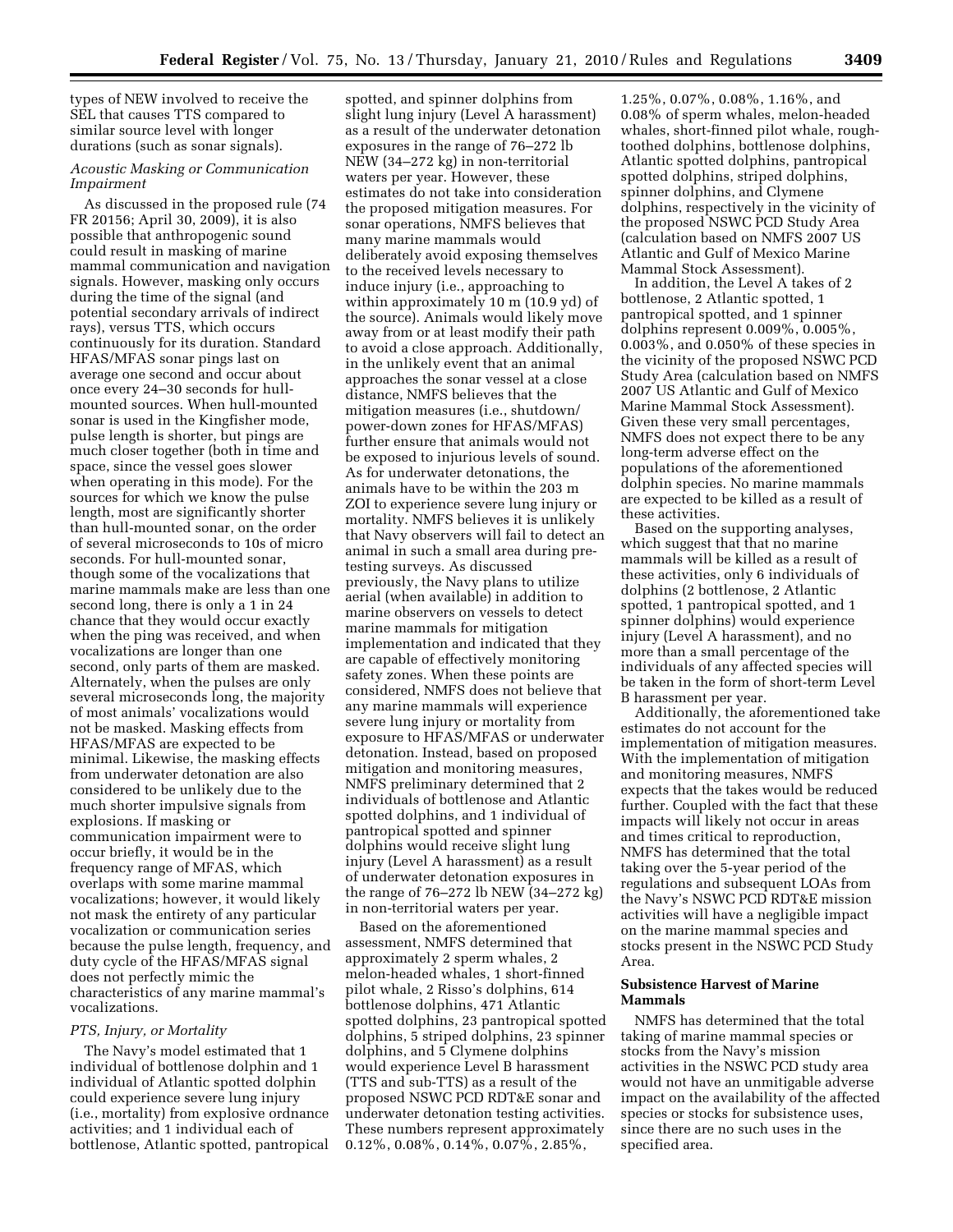### **ESA**

There are six marine mammal species of which NMFS has jurisdiction that are listed as endangered under the ESA that could occur in the NSWC PCD Study Area: humpback whale, North Atlantic right whale, blue whale, fin whale, sei whale, and sperm whale.

Pursuant to Section 7 of the ESA, the Navy has consulted with NMFS on this action. NMFS has also consulted internally on the issuance of regulations under section 101(a)(5)(A) of the MMPA for this activity. The Biological Opinion was issued on September 15, 2009, and concludes that the proposed RDT&E activities are likely to adversely affect but are not likely to jeopardize the continued existence of these threatened and endangered species under NMFS jurisdiction.

# **NEPA**

NMFS participated as a cooperating agency on the Navy's Final Environmental Impact Statement (FEIS) for the NSWC PCD. NMFS subsequently adopted the Navy's EIS/OEIS for the purpose of complying with the MMPA.

#### **Determination**

Based on the analysis contained herein and in the proposed rule (and other related documents) of the likely effects of the specified activity on marine mammals and their habitat and dependent upon the implementation of the mitigation measures, NMFS finds that the total taking from the NSWC PCD's RDT&E activities utilizing MFAS/ HFAS and underwater explosives over the 5 year period will have a negligible impact on the affected species or stocks and will not result in an unmitigable adverse impact on the availability of marine mammal species or stocks for taking for subsistence uses because no subsistence uses exist in the NSWC PCD Study Area. NMFS has issued regulations for these exercises that prescribe the means of effecting the least practicable adverse impact on marine mammals and their habitat and set forth requirements pertaining to the monitoring and reporting of that taking.

# **Classification**

This action does not contain a collection of information requirement for purposes of the Paperwork Reduction Act.

The Office of Management and Budget has determined that this rule is not significant for purposes of Executive Order 12866.

The Chief Counsel for Regulation of the Department of Commerce certified at the proposed rule stage that this action will not have a significant economic

impact on a substantial number of small entities. The Navy is the entity that will be affected by this rulemaking, not a small governmental jurisdiction, small organization or small business, as defined by the RFA. This rulemaking authorizes the take of marine mammals incidental to a specified activity. The specified activity defined in the final rule includes the use of underwater detonations, which are only used by the U.S. military, during RDT&E activities that are only conducted by the U.S. Navy. Additionally, any requirements imposed by a Letter of Authorization issued pursuant to these regulations, and any monitoring or reporting requirements imposed by these regulations, will be applicable only to the Navy. Because this action, if adopted, would directly affect the Navy and not a small entity, NMFS concludes the action would not result in a significant economic impact on a substantial number of small entities.

The Assistant Administrator for Fisheries has determined that there is good cause under the Administrative Procedure Act (5 U.S.C. 553(d)(3)) to waive the 30-day delay in effective date of the measures contained in the final rule. The U.S Navy has a compelling national policy reason to continue military readiness activities without interruption in its Gulf of Mexico Operating Areas, *i.e.,* the NSWC PCD Study Area. As discussed below, suspension/interruption of the Navy's ability to train, for even a small number of days, disrupts vital sequential RDT&E activities and certification processes essential to our national security.

In order to meet its national security objectives, the Navy must continually maintain its ability to operate in a challenging at-sea environment, conduct military operations, control strategic maritime transit routes and international straits, and protect sea lines of communications that support international commerce. To meet these objectives, the Navy must continually conduct RDT&E activities. These activities are critical because individual Navy units and Strike Groups/ Amphibious Readiness Groups (ARG) currently operate in, or need to utilize highly advantaged technologies to support mission activities.

#### **List of Subjects in 50 CFR Part 218**

Exports, Fish, Imports, Incidental take, Indians, Labeling, Marine mammals, Navy, Penalties, Reporting and recordkeeping requirements, Seafood, Transportation.

Dated: January 13, 2010. **John Oliver,** 

*Deputy Assistant Administrator for Operations, National Marine Fisheries Service.* 

■ For reasons set forth in the preamble, 50 CFR part 218 is amended as follows:

# **PART 218—REGULATIONS GOVERNING THE TAKING AND IMPORTING OF MARINE MAMMALS**

■ 1. The authority citation for part 218 continues to read as follows:

**Authority:** 16 U.S.C. 1361 *et seq.* 

■ 2. Subpart S is added to part 218 to read as follows:

### **Subpart S—Taking Marine Mammals Incidental to U.S. Naval Surface Warfare Center Panama City Division Mission Activities**

Sec.

- 218.180 Specified activity and specified geographical area and effective dates.
- 218.181 Permissible methods of taking.<br>218.182 Prohibitions.
- 218.182 Prohibitions.<br>218.183 Mitigation
- Mitigation.
- 218.184 Requirements for monitoring and reporting.
- 218.185 Applications for Letters of Authorization.
- 218.186 Letters of Authorization.
- 218.187 Renewal of Letters of Authorization and adaptive management.
- 218.188 Modifications to Letters of Authorization.

# **Subpart S—Taking Marine Mammals Incidental to U.S. Navy Mission Activities in the Naval Surface Warfare Center Panama City Division**

### **§ 218.180 Specified activity and specified geographical area and effective dates.**

(a) Regulations in this subpart apply only to the U.S. Navy for the taking of marine mammals that occurs in the area outlined in paragraph (b) of this section and that occur incidental to the activities described in paragraph (c) of this section.

(b) The taking of marine mammals by the Navy is only authorized if it occurs within the NSWC PCD Study Area, which includes St. Andrew Bay (SAB) and military warning areas (areas within the GOM subject to military operations) W–151 (includes Panama City Operating Area), W–155 (includes Pensacola Operating Area), and W–470, as described in Figures 2–1 and 2–2 of the Navy's application for the Letter of Authorization (LOA). The NSWC PCD Study Area includes a Coastal Test Area, a Very Shallow Water Test Area, and Target and Operational Test Fields. The NSWC PCD Research, Development, Test, and Evaluation (RDT&E) activities may be conducted anywhere within the existing military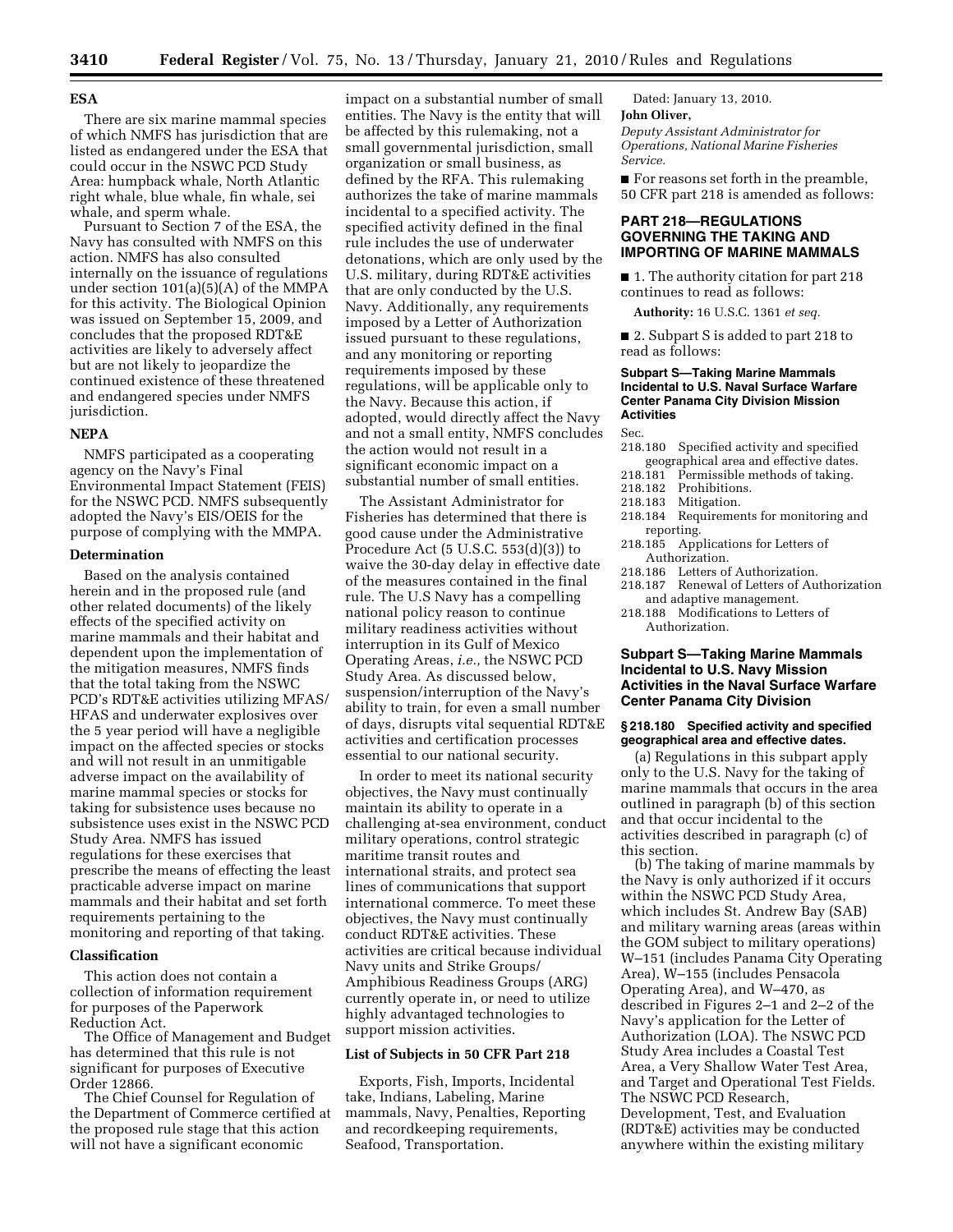operating areas and SAB from the mean high water line (average high tide mark) out to 222 km (120 nm) offshore. The locations and environments include:

(1) Test area control sites adjacent to NSWC PCD.

(2) Wide coastal shelf 97 km (52 nm) distance offshore to 183 m (600 ft), including bays and harbors.

(c) The taking of marine mammals by the Navy is only authorized if it occurs incidental to the following activities within the designated amounts of use:

(1) The use of the following high frequency active sonar (HFAS) and midfrequency active sonar (MFAS) or similar sources for U.S. Navy mission activities in territorial waters in the amounts indicated below:

(i) AN/SQS–53/56 Kingfisher—up to 15 hours over the course of 5 years (an average of 3 hours per year);

(ii) Sub-bottom profiler (2–9 kHz)—up to 105 hours over the course of 5 years (an average of 21 hours per year);

(iii) REMUS SAS–LF (center frequency 15 kHz)—up to 60 hours over the course of 5 years (an average of 12 hours per year);

(iv) REMUS Modem—up to 125 hours over the course of 5 years (an average of 25 hours per year);

(v) Sub-bottom profiler (2–16 kHz) up to 120 hours over the course of 5 years (an average of 24 hours per year);

(vi) AN/SQQ–32—up to 150 hours over the course of 5 years (an average of 30 hours per year);

(vii) REMUS–SAS–LF (center frequency 20 kHz)—up to 100 hours over the course of 5 years (an average of 20 hours per year);

(viii) SAS–LF—up to 175 hours over the course of 5 years (an average of 35 hours per year);

(ix) AN/WLD–1 RMS–ACL—up to 168 hours over the course of 5 years (an average of 33.5 hours per year);

(x) BPAUV Sidescan (center

frequency 75 kHz)—up to 125 hours over the course of 5 years (an average of 25 hours per year);

(xi) TVSS—up to 75 hours over the course of 5 years (an average of 15 hours per year);

(xii) F84Y—up to 75 hours over the course of 5 years (an average of 15 hours per year);

(xiii) BPAUV Sidescan (center frequency 102.5 kHz)—up to 125 hours over the course of 5 years (an average of 25 hours per year);

(xiv) REMUS–SAS–HF—up to 50 hours over the course of 5 years (an average of 10 hours per year);

(xv) SAS–HF—up to 58 hours over the course of 5 years (an average of 11.5 hours per year);

(xvi) AN/SQS–20—up to 2725 hours over the course of 5 years (an average of 545 hours per year);

(xvii) AN/WLD–11 RMS Navigation up to 75 hours over the course of 5 years (an average of 15 hours per year); and

(xviii) BPAUV Sidescan (center frequency 120 kHz)—up to 150 hours over the course of 5 years (an average of 30 hours per year).

(2) The use of the following high frequency active sonar (HFAS) and midfrequency active sonar (MFAS) or similar sources for U.S. Navy mission activities in non-territorial waters in the amounts indicated below:

(i) AN/SQS–53/56 Kingfisher—up to 5 hours over the course of 5 years (an average of 1 hour per year);

(ii) Sub-bottom profiler (2–9 kHz)—up to 5 hours over the course of 5 years (an average of 1 hour per year);

(iii) REMUS Modem—up to 60 hours over the course of 5 years (an average of 12 hours per year);

(iv) Sub-bottom profiler (2–16 kHz) up to 5 hours over the course of 5 years (an average of 1 hour per year);

(v) AN/SQQ–32—up to 5 hours over the course of 5 years (an average of 1 hour per year);

(vi) SAS–LF—up to 75 hours over the course of 5 years (an average of 15 hours per year);

(vii) AN/WLD–1 RMS–ACL—up to 25 hours over the course of 5 years (an average of 5 hours per year);

(viii) BPAUV Sidescan (center frequency 75 kHz)—up to 190 hours over the course of 5 years (an average of 38 hours per year);

(ix) TVSS—up to 83 hours over the course of 5 years (an average of 16.5 hours per year);

(x) F84Y—up to 75 hours over the course of 5 years (an average of 15 hours per year);

(xi) REMUS–SAS–HF—up to 125 hours over the course of 5 years (an average of 25 hours per year);

(xii) SAS–HF—up to 75 hours over the course of 5 years (an average of 15 hours per year);

 $(xiii)$  AN/AQS-20—up to 75 hours over the course of 5 years (an average of 15 hours per year); and

(xiv) BPAUV Sidescan (center frequency 120 kHz)—up to 125 hours over the course of 5 years (an average of 25 hours per year).

(3) Ordnance operations for U.S. Navy mission activities in territorial waters in the amounts indicated below:

(i) Range 1 (0–10 lb)—up to 255 detonations over the course of 5 years (an average of 51 detonations per year);

(ii) Range 2 (11–75 lb)—up to 15 detonations over the course of 5 years (an average of 3 detonations per year); and

(iii) Line charges—up to 15 detonations over the course of 5 years (an average of 3 detonations per year).

(4) Ordnance operations for U.S. Navy mission activities in non-territorial waters in the amounts indicated below.

(i) Range 3 (76–600 lb)—up to 80 detonations over the course of 5 years (an average of 16 detonations per year). (ii) Reserved.

(5) Projectile firing operations for U.S. Navy mission activities in nonterritorial waters in the amounts indicated below:

(i) 5 in. Naval gunfire—up to 300 rounds over the course of 5 years (an average of 60 rounds per year);

(ii) 40 mm rounds—up to 2,400 rounds over the course of 5 years (an average of 480 rounds per year);

(iii) 30 mm rounds—up to 3,000 rounds over the course of 5 years (an average of 600 rounds per year);

(iv) 20 mm rounds—up to 14,835 rounds over the course of 5 years (an average of 2,967 rounds per year);

(v) 76 mm rounds—up to 1,200 rounds over the course of 5 years (an average of 240 rounds per year);

(vi) 25 mm rounds—up to 2,625 rounds over the course of 5 years (an average of 525 rounds per year); and

(vii) Small arms—up to 30,000 rounds over the course of 5 years (an average of 6,000 rounds per year).

(d) Regulations are effective January 21, 2010, through January 21, 2015.

#### **§ 218.181 Permissible methods of taking.**

(a) Under Letters of Authorization issued pursuant to §§ 216.106 and 218.186 of this chapter, the Holder of the Letter of Authorization may incidentally, but not intentionally, take marine mammals within the area described in § 218.180(b), provided the activity is in compliance with all terms, conditions, and requirements of these regulations and the appropriate Letter of Authorization.

(b) The incidental take of marine mammals under the activities identified in § 218.180(c) is limited to the following species, by the indicated method of take and the indicated number of times:

(1) Level B Harassment:

(i) Sperm whale (*Physeter macrocephalus*)—10 (an average of 2 annually),

(ii) Risso's dolphin (*Grampus griseus*)—10 (an average of 2 annually);

(iii) Bottlenose dolphin (*Tursiops truncatus*)—3,070 (an average of 614 annually);

(iv) Atlantic spotted dolphin (*Stenella frontalis*)—2,355 (an average of 471 annually);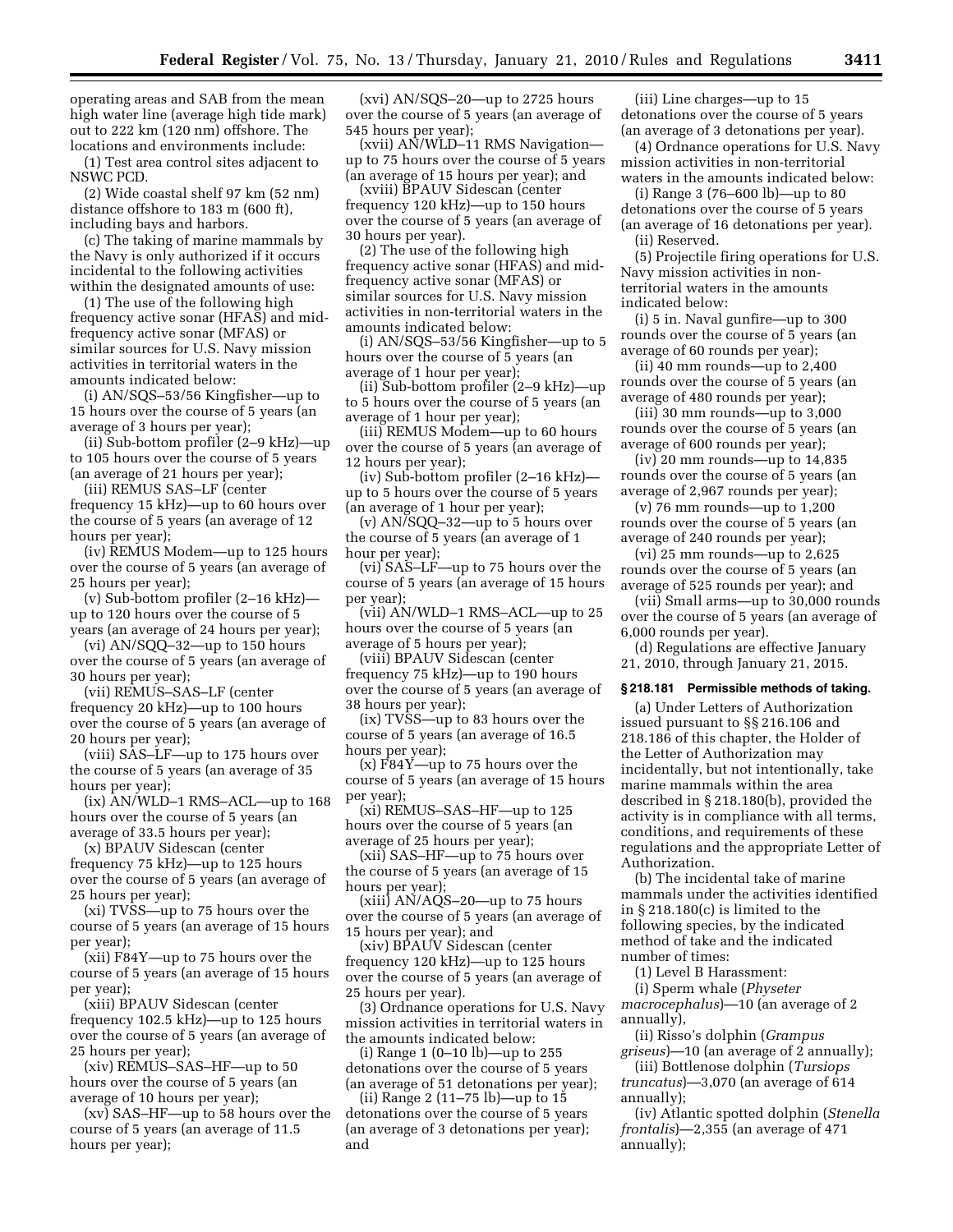(v) Pantropical spotted dolphin (*S. attenuata)*—115 (an average of 23 annually);

(vi) Striped dolphin (*S.* 

*coeruleoalba*)—25 (an average of 5 annually);

(vii) Spinner dolphin (*S. longirostris*)—115 (an average of 23

annually); (viii) Melon-headed whale

(*Peponocephala electra*)—10 (an average of 2 annually);

(ix) Short-finned pilot whale (Globicephala macrorhynchus)—5 (an average of 1 annually);

(x) Clymene dolphin (*S. clymene*)—25 (an average of 5 annually);

(2) Level A Harassment:

(i) Bottlenose dolphin (*Tursiops truncatus*)—10 (an average of 2 annually);

(ii) Atlantic spotted dolphin (*Stenella frontalis*)—10 (an average of 2 annually);

(iii) Pantropical spotted dolphin (*S. attenuata)*—5 (an average of 1 annually);

(ix) Spinner dolphin (*S. longirostris*)—5 (an average of 1

annually).

#### **§ 218.182 Prohibitions.**

Notwithstanding takings contemplated in § 218.181 and authorized by a Letter of Authorization issued under § 216.106 of this chapter and § 218.186, no person in connection with the activities described in § 218.180 may:

(a) Take any marine mammal not specified in § 218.181(b);

(b) Take any marine mammal specified in § 218.181(b) other than by incidental take as specified in § 218.181(b)(1) and (2);

(c) Take a marine mammal specified in § 218.181(b) if such taking results in more than a negligible impact on the species or stocks of such marine mammal; or

(d) Violate, or fail to comply with, the terms, conditions, and requirements of these regulations or a Letter of Authorization issued under § 216.106 of this chapter and § 218.186.

## **§ 218.183 Mitigation.**

When conducting RDT&E activities identified in § 218.180(c), the mitigation measures contained in this subpart and subsequent Letters of Authorization issued under §§ 216.106 of this chapter and § 218.186 must be implemented. These mitigation measures include, but are not limited to:

(a) *Mitigation Measures for HFAS/ MFAS Operations:* (1) Personnel Training: (i) All marine observers onboard platforms involved in NSWC PCD RDT&E activities shall complete Marine Species Awareness Training (MSAT).

(ii) Marine observers shall be trained in the most effective means to ensure quick and effective communication within the command structure in order to facilitate implementation of mitigation measures if marine species are spotted.

(2) Marine Observer Responsibilities: (i) On the bridge of surface vessels, there shall always be at least one to three marine species awareness trained observer(s) on watch whose duties include observing the water surface around the vessel.

(A) For vessels with length under 65 ft (20 m), there shall always be at least one marine observer on watch.

(B) For vessels with length between 65–200 ft (20–61 m), there shall always be at least two marine observers on watch.

(C) For vessels with length above 200 ft (61 m), there shall always be at least three marine observers on watch.

(ii) Each marine observer shall have at their disposal at least one set of binoculars available to aid in the detection of marine mammals.

(iii) On surface vessels equipped with AN/SQQ–53C/56, pedestal mounted "Big Eye" (20 x 110) binoculars shall be present and in good working order to assist in the detection of marine mammals in the vicinity of the vessel.

(iv) Marine observers shall employ visual search procedures employing a scanning methodology in accordance with the Lookout Training Handbook (NAVEDTRA 12968–D).

(v) Marine observers shall scan the water from the vessel to the horizon and be responsible for ensuring that all contacts in their sector follow the below protocols:

(A) In searching the assigned sector, the marine observer shall always start at the forward part of the sector and search aft (toward the back).

(B) To search and scan, the marine observer shall hold the binoculars steady so the horizon is in the top third of the field of vision and direct the eyes just below the horizon.

(C) The marine observer shall scan for approximately five seconds in as many small steps as possible across the field seen through the binoculars.

(D) The marine observer shall search the entire sector in approximately fivedegree steps, pausing between steps for approximately five seconds to scan the field of view.

(E) At the end of the sector search, the glasses would be lowered to allow the eyes to rest for a few seconds, and then the marine observer shall search back across the sector with the naked eye.

(vi) After sunset and prior to sunrise, marine observers shall employ Night

Lookout Techniques in accordance with the Lookout Training Handbook.

(vii) At night, marine observers shall scan the horizon in a series of movements that would allow their eyes to come to periodic rests as they scan the sector. When visually searching at night, marine observers shall look a little to one side and out of the corners of their eyes, paying attention to the things on the outer edges of their field of vision.

(viii) Marine observers shall be responsible for reporting all objects or anomalies sighted in the water (regardless of the distance from the vessel) to the Test Director or the Test Director's designee.

(3) Operating Procedures:

(i) The Test Director or the Test Director's designee shall maintain the logs and records documenting RDT&E activities should they be required for event reconstruction purposes. Logs and records will be kept for a period of 30 days following completion of a RDT&E mission activity.

(ii) A Record of Environmental Consideration shall be included in the Test Plan prior to the test event to further disseminate the personnel testing requirement and general marine mammal mitigation measures.

(iii) Test Directors shall make use of marine species detection cues and information to limit interaction with marine species to the maximum extent possible consistent with safety of the vessel.

(iv) All personnel engaged in passive acoustic sonar operation (including aircraft or surface vessels) shall monitor for marine mammal vocalizations and report the detection of any marine mammal to the Test Director or the Test Director's designee for dissemination and appropriate action.

(v) During HFAS/MFAS mission activities, personnel shall utilize all available sensor and optical systems (such as Night Vision Goggles) to aid in the detection of marine mammals.

(vi) Navy aircraft participating in RDT&E activities at sea shall conduct and maintain surveillance for marine species of concern as long as it does not violate safety constraints or interfere with the accomplishment of primary operational duties.

(vii) Marine mammal detections shall be immediately reported to the Test Director or the Test Director's designee for further dissemination to vessels in the vicinity of the marine species as appropriate where it is reasonable to conclude that the course of the vessel will likely result in a closing of the distance to the detected marine mammal.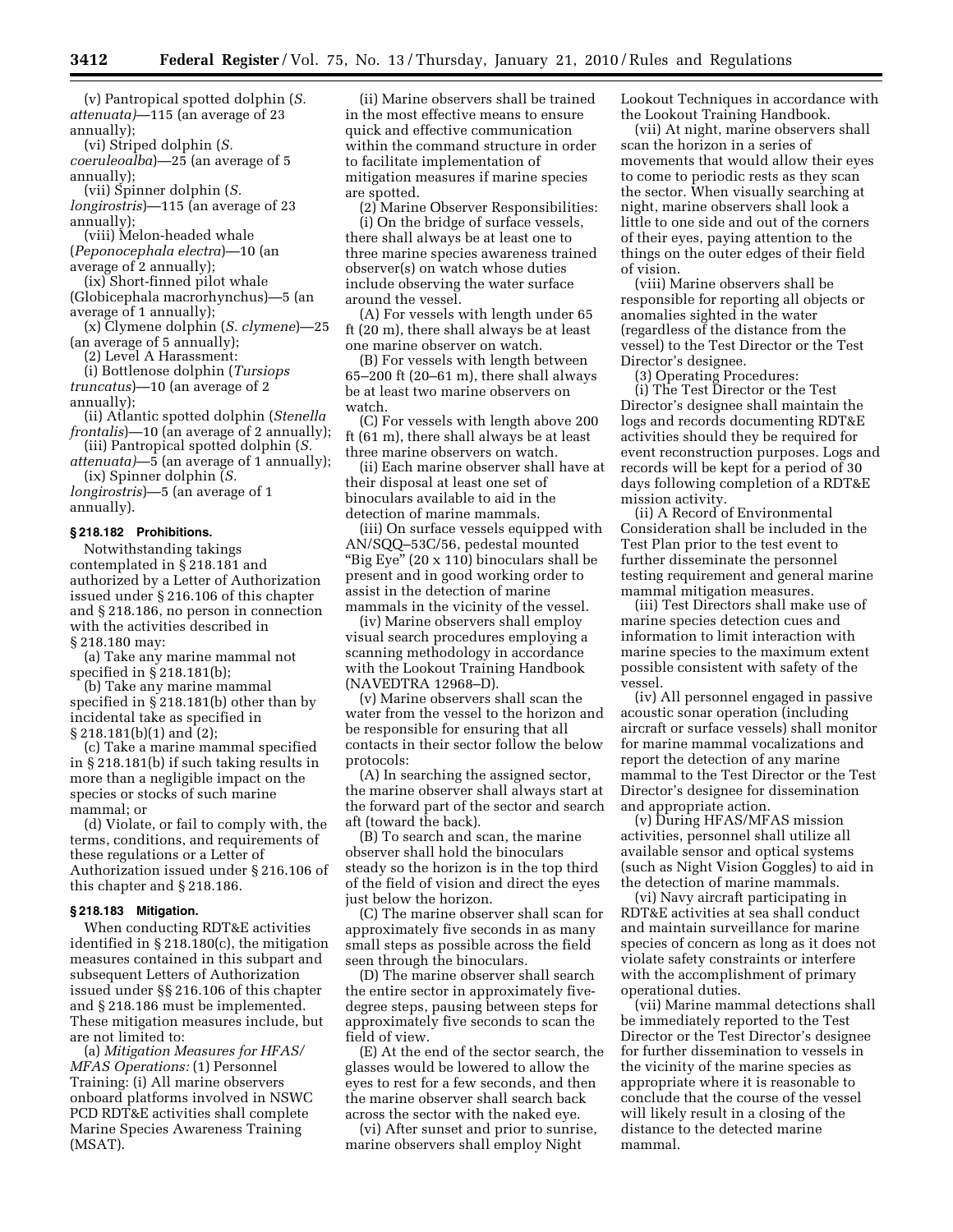(viii) Safety Zones—When marine mammals are detected by any means (aircraft, shipboard marine observer, or acoustically) the Navy will ensure that HFAS/MFAS transmission levels are limited to at least 6 dB below normal operating levels if any detected marine mammals are within 1,000 yards (914 m) of the sonar source (the bow).

(A) Vessels shall continue to limit maximum HFAS/MFAS transmission levels by this 6-dB factor until the marine mammal has been seen to leave the area, has not been detected for 30 minutes, or the vessel has transited more than 2,000 yards (1,828 m) beyond the location of the last detection.

(B) The Navy shall ensure that HFAS/ MFAS transmissions will be limited to at least 10 dB below the equipment's normal operating level if any detected animals are within 500 yards (457 m) of the sonar source. Vessels will continue to limit maximum ping levels by this 10-dB factor until the marine mammal has been seen to leave the area, has not been detected for 30 minutes, or the vessel has transited more than 2,000 yards (1,828 m) beyond the location of the last detection.

(C) The Navy shall ensure that HFAS/ MFAS transmissions are ceased if any detected marine mammals are within 200 yards (183 m) of the sonar source. HFAS/MFAS will not resume until the marine mammal has been seen to leave the area, has not been detected for 30 minutes, or the vessel has transited more than 2,000 yards (1,828 m) beyond the location of the last detection.

(D) Special conditions applicable for dolphins only: If, after conducting an initial maneuver to avoid close quarters with dolphins, the Officer of the Deck concludes that dolphins are deliberately closing to ride the vessel's bow wave, no further mitigation actions are necessary while the dolphins continue to exhibit bow wave riding behavior.

(E) If the need for power-down should arise as detailed in ''Safety Zones'' above, Navy shall follow the requirements as though they were operating at 235 dB—the normal operating level (*i.e.,* the first powerdown will be to 229 dB, regardless of at what level above 235 sonar was being operated).

(ix) Prior to start up or restart of active sonar, operators will check that the Safety Zone radius around the sound source is clear of marine mammals.

(x) Sonar levels (generally)—Navy shall operate sonar at the lowest practicable level, not to exceed 235 dB, except as required to meet RDT&E objectives.

(b) *Mitigation Measures for Ordnance and Projectile Firing:* (1) No detonations over 34 kg (75 lb) shall be conducted in territorial waters, except the line charge detonation, which is a 107 m (350 ft).

(2) The number of live mine detonations shall be minimized and the smallest amount of explosive material possible to achieve test objectives will be used.

(3) Activities shall be coordinated through the Environmental Help Desk to allow potential concentrations of detonations in a particular area over a short time to be identified and avoided.

(4) Visual surveys and aerial surveys of the clearance zones specified in § 218.183(b)(6)(i) through (iii) shall be conducted in accordance with § 218.184(c) for all test operations that involve detonation events with large net explosive weight (NEW). Any protected species sighted will be reported.

(5) Line charge tests shall not be conducted during the nighttime.

(6) Additional mitigation measures shall be determined through the NSWC PCD's Environmental Review Process based on test activities including the size of detonations, test platforms, and environmental effects documented in the Navy's EIS/OEIS. Clearance zones must be determined based on the upper limit of different ranges of net explosive weight (NEW) used in the tests, as listed below:

(i) NEW between 76–600 lb: clearance zone is 2,863 m (9,393 ft);

(ii) NEW between 11–75 lb: clearance zone is 997 m (2,865 ft); and

(iii) NEW less than 11 lb—clearance zone is 345 m (1,132 ft).

(c) *Mitigation Measures for Surface Operations:* (1) While underway, vessels shall have at least one to three marine species awareness trained observers (based on vessel length) with binoculars. As part of their regular duties, marine observers shall watch for and report to the Test Director or Test Director's designee the presence of marine mammals.

(i) For vessels with length under 65 ft (20 m), there shall always be at least one marine observer on watch.

(ii) For vessels with length between 65–200 ft (20–61 m), there shall always be at least two marine observers on watch.

(iii) For vessels with length above 200 ft (61 m), there shall always be at least three marine observers on watch.

(2) Marine observers shall employ visual search procedures employing a scanning method in accordance with the Lookout Training Handbook (NAVEDTRA 12968–D).

(3) While in transit, naval vessels shall be alert at all times, use extreme caution, and proceed at a ''safe speed'' (the minimum speed at which mission goals or safety will not be compromised) so that the vessel can take proper and effective action to avoid a collision with any marine animal and can be stopped within a distance appropriate to the prevailing circumstances and conditions.

(4) When marine mammals have been sighted in the area, Navy vessels shall increase vigilance and shall implement measures to avoid collisions with marine mammals and avoid activities that might result in close interaction of naval assets and marine mammals. Actions shall include changing speed and/or direction and are dictated by environmental and other conditions (*e.g.,* safety, weather).

(5) Naval vessels shall maneuver to keep at least 500 yd (460 m) away from any observed whale and avoid approaching whales head-on. This requirement does not apply if a vessel's safety is threatened, such as when change of course will create an imminent and serious threat to a person, vessel, or aircraft, and to the extent vessels are restricted in their ability to maneuver. Vessels shall take reasonable steps to alert other Navy vessels in the vicinity of the whale.

(6) Where operationally feasible and safe, vessels shall avoid closing to within 200-yd (183 m) of marine mammals other than whales.

# **§ 218.184 Requirements for monitoring and reporting.**

(a) The Holder of the Letter of Authorization issued pursuant to §§ 216.106 and 218.186 for activities described in § 218.180(c) is required to cooperate with the NMFS when monitoring the impacts of the activity on marine mammals.

(b) The Holder of the Authorization must notify NMFS immediately (or as soon as clearance procedures allow) if the specified activity identified in § 218.180(c) is thought to have resulted in the mortality or injury of any marine mammals, or in any take of marine mammals not identified or authorized in § 218.181(b).

(c) The Holder of the Letter of Authorization must conduct all monitoring and required reporting under the Letter of Authorization, including abiding by the NSWC PCD Study Area Complex Monitoring Plan, which is incorporated herein by reference, and which requires the Navy to implement, at a minimum, the monitoring activities summarized below.

(1) Visual Surveys—Vessel, Aerial and Shore-based: The Holder of this Authorization shall visually survey a minimum of 2 HFAS/MFAS activities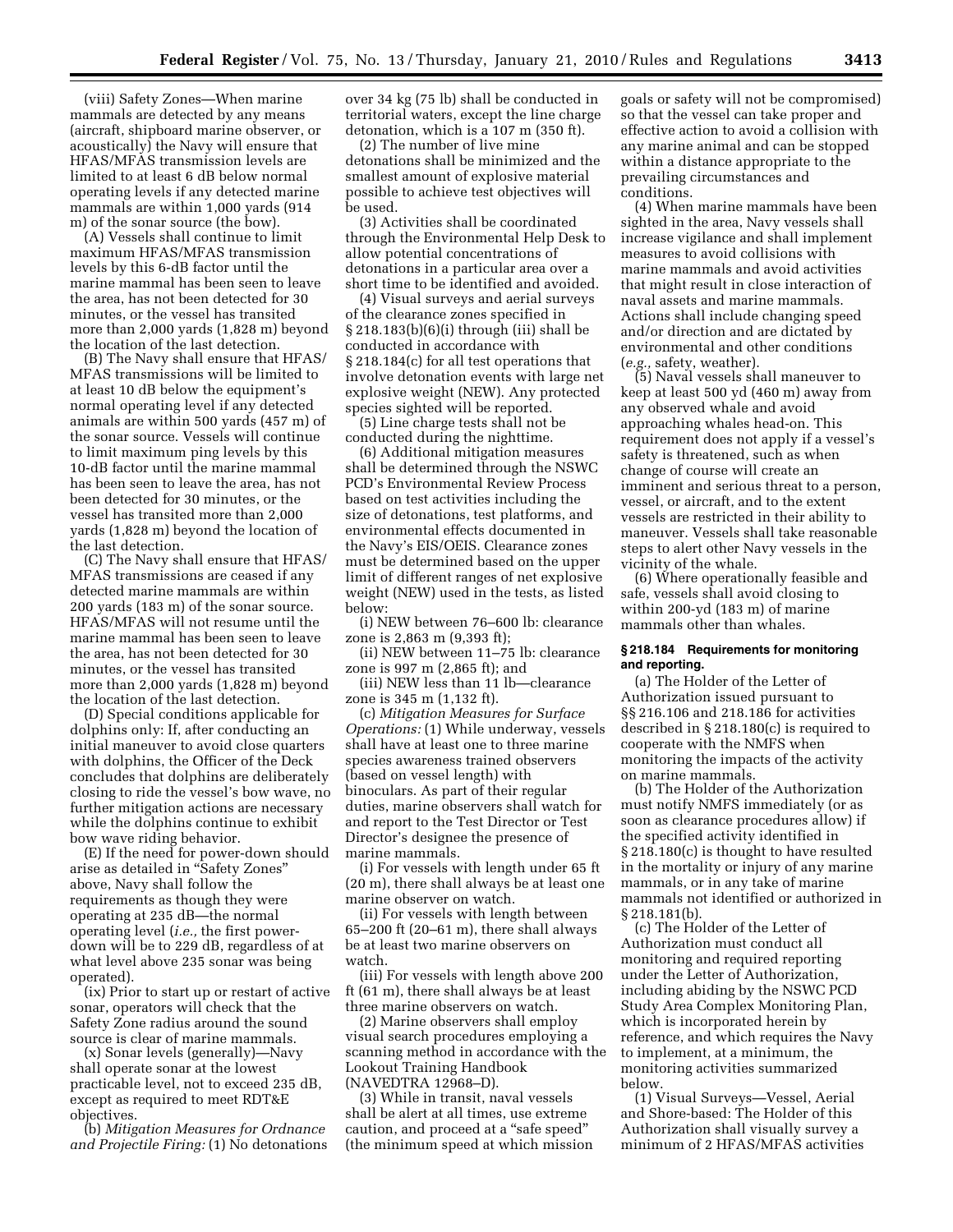and 2 explosive events per year. If the 53C sonar was being operated, such activity must be monitored as one of the HFAS/MFAS activities. For explosive events, one of the monitoring measures shall be focused on a multiple detonation event.

(i) In accordance with all safety considerations, observations shall be maximized by working from all available platforms: Vessels, aircraft, land and/or in combination.

(ii) Vessel and aerial surveys shall be conducted two days before, during, and one to five days after the NSWC PCD mission activities on commercial vessels and aircraft.

(iii) Visual surveys shall be conducted during Navy mission activities that have been identified to provide the highest likelihood of success.

(iv) The visual survey team shall collect the same data that are collected by Navy marine observers, including but not limited to:

(A) Location of sighting;

(B) Species (or to the lowest taxa possible);

(C) Number of individuals;

(D) Number of calves present, if any;

(E) Duration of sighting; (F) Behavior of marine animals sighted;

(G) Direction of travel;

(H) Environmental information associated with sighting event including Beaufort sea state, wave height, swell direction, wind direction, wind speed, glare, percentage of glare, percentage of cloud cover; and

(I) When in relation to Navy exercises did the sighting occur (before, during or after detonations/exercise).

(v) Animal sightings and relative distance from a particular activity site shall be used post survey to estimate the number of marine mammals exposed to different received levels (energy and pressure of discharge based on distance to the source, bathymetry, oceanographic conditions and the type and size of detonation) and their corresponding behavior.

(vi) Any digital photographs that are taken of marine mammals during visual surveys shall be provided to local researchers for their regional research.

(vii) The Holder of the Letter of Authorization shall, when conducting RDT&E activities in the NSWC PCD Study Area, implement the following monitoring methods:

(A) Aerial surveys:

(*1*) During NSWC PCD sonar related mission activities, an aerial survey team shall fly transects relative to a Navy surface vessel that is conducting the mission activities.

(*2*) The aerial survey team shall collect both visual sightings and

behavioral observations of marine animals.

(*3*) These transect data shall provide an opportunity to collect data of marine mammals at different received levels and their behavioral responses and movement relative to the Navy vessel's position.

(*4*) Aerial surveys shall include time with and without test events in order to compare density, geographical distribution and behavioral observations.

(*5*) Behavioral observation methods shall involve three professionally trained marine mammal observers and a pilot. Two observers shall observe behaviors, one with hand-held binoculars and one with the naked eye.

(*6*) Detailed behavioral focal observations of cetaceans shall be recorded including the following variables where possible: species (or to the lowest taxa possible), group size and composition (number of calves, etc.), latitude/longitude, surface and dive durations and times, number and spacing/times of respirations, conspicuous behaviors (*e.g.,* breach, tail slap, etc.), behavioral states, orientation and changes in orientation, estimated group travel speed, inter-individual distances, defecation, social interactions, aircraft speed, aircraft altitude, distance to focal group (using the plane's radar) and any unusual behaviors or apparent reactions.

(B) Vessel Surveys:

(*1*) Vessel surveys shall be designed to maximize detections of any target species near mission activity event for focal follows.

(*2*) Systematic transects shall be used to locate marine mammals. In the course of conducting these surveys, the vessel(s) shall deviate from transect protocol to collect behavioral data particularly if a Navy vessel is visible on the horizon or closer.

(*3*) While the Navy vessels are within view, attempts shall be made to position the dedicated survey vessel in the best possible way to obtain focal follow data in the presence of the Navy mission activities. If Navy vessels are not in view, then the vessel shall begin a systematic line transect surveys within the area to assess marine mammal occurrence and observe behavior.

(*4*) Post-analysis shall focus on how the location, speed and vector of the survey vessel and the location and direction of the sonar source (*e.g.* Navy surface vessel) relates to the animal.

(*5*) Any other vessels or aircraft observed in the area shall also be documented.

(C) Shore-based Surveys:

(*1*) Shore-based monitors shall observe explosive events that are planned in advance to occur adjacent to nearshore areas where there are elevated coastal structures (e.g. lookout tower at Eglin Air Force Base) or topography, and shall use binoculars or theodolite to augment other visual survey methods.

(*2*) Shore-based surveys of the detonation area and nearby beaches shall be conducted for stranded marine animals following nearshore events. If any distressed, injured or stranded animals are observed, an assessment of the animal's condition (alive, injured, dead, or degree of decomposition) shall be reported immediately to the Navy for appropriate action and the information shall be transmitted immediately to NMFS.

(*3*) If animals are observed prior to or during an explosion, a focal follow of that individual or group shall be conducted to record behavioral responses.

(2) Passive Acoustic Monitoring (PAM): The Holder of this Authorization shall visually survey a minimum of 2 HFAS/MFAS activities and 2 explosive events per year. If the 53C sonar was being operated, such activity must be monitored as one of the HFAS/MFAS activities. For explosive events, one of the monitoring measures shall be focused on a multiple detonation event.

(i) The Navy shall use towed or overthe-side passive acoustic monitoring device/hydrophone array when feasible in the NSWC PCD Study Area for PAM.

(ii) The array shall be deployed for each of the days the ship is at sea.

(iii) The array shall be able to detect low frequency vocalizations (less than 1,000 Hz) for baleen whales and relatively high frequency vocalizations (up to 30 kHz) for odontocetes.

(iv) These buoys shall be left in place for a long enough duration (*e.g.* months) that data are collected before, during and outside of mission activities.

(v) Acoustic data collected from the buoys shall be used in order to detect, locate, and potentially track calling whales/dolphins.

(3) Marine Mammal Observers (MMOs) on Navy vessels:

(i) Civilian MMOs aboard Navy vessels shall be used to research the effectiveness of Navy marine observers, as well as for data collection during other monitoring surveys.

(ii) MMOs shall be field-experienced observers that are Navy biologists or contracted observers.

(iii) MMOs shall be placed alongside existing Navy marine observers during a sub-set of RDT&E events.

(iv) MMOs shall inform the Navy marine observer of any marine mammal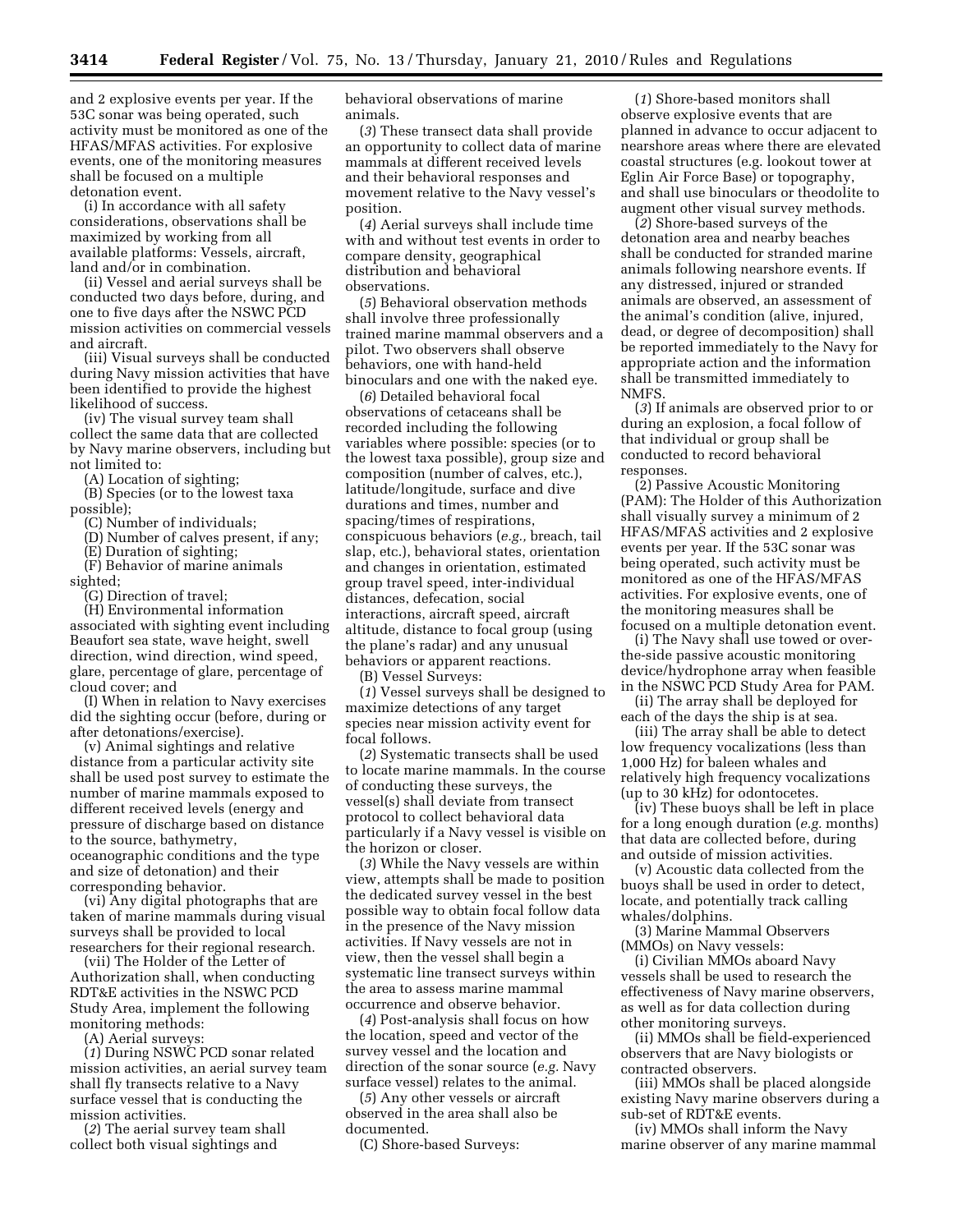sighting so that appropriate action may be taken by the chain of command. For less biased data, it is recommended that MMOs schedule their daily observations to duplicate the marine observers' schedule.

(v) MMOs shall monitor for marine mammals from the same height above water as the Navy marine observers (*e.g.*  bridge wings) and as all visual survey teams, and they shall collect the same data collected by Navy marine observers, including but not limited to:

(A) Location of sighting;

(B) Species;

(C) Number of individuals;

(D) Number of calves present, if any;

(E) Duration of sighting;

(F) Behavior of marine animals sighted;

(G) Direction of travel;

(H) Environmental information associated with sighting event including Beaufort sea state, wave height, swell direction, wind direction, wind speed, glare, percentage of glare, percentage of cloud cover; and

(I) When in relation to Navy RDT&E activities did the sighting occur (before, during or after detonations/exercise).

(d) General Notification of Injured or Dead Marine Mammals—Navy personnel shall ensure that NMFS (regional stranding coordinator) is notified immediately (or as soon as clearance procedures allow) if an injured or dead marine mammal is found during or shortly after, and in the vicinity of, any Navy's RDT&E activities utilizing underwater explosive detonations. The Navy shall provide NMFS with species or description of the animal(s), the condition of the animal(s) (including carcass condition if the animal is dead), location, time of first discovery, observed behaviors (if alive), and photo or video (if available).

(e) If there is clear evidence that a marine mammal is injured or killed as a result of the proposed Navy RDT&E activities (*e.g.,* instances in which it is clear that munitions explosions caused the injury or death) the Naval activities shall be immediately suspended and the situation immediately reported by personnel involved in the activity to the Test Director or the Test Director's designee, who will follow Navy procedures for reporting the incident to NMFS through the Navy's chain-ofcommand.

(f) Annual NSWC PCD Report—The Navy shall submit a report annually on October 1 describing the RDT&E activities conducted and implementation and results of the NSWC PCD Monitoring Plan (through August 1 of the same year) and RDT&E activities. Although additional

information will also be gathered, the MMOs collecting marine mammal data pursuant to the NSWC PCD Monitoring Plan shall, at a minimum, provide the same marine mammal observation data listed below.

(1) RDT&E Information:

(i) Date and time test began and ended;

(ii) Location;

- (iii) Number and types of active sources used in the test;
- (iv) Number and types of vessels,

aircraft, etc., participated in the test; (v) Number and types of underwater detonations;

(vi) Total hours of observation effort (including observation time when sonar was not operating).

(vii) Total hours of all active sonar source operation;

- (viii) Total hours of each active sonar source; and
- (ix) Wave height (high, low, and average during the test) in feet.

(2) Individual Marine Mammal Sighting Info:

(i) Location of sighting;

(ii) Species;

(iii) Number of individuals;

(iv) Calves observed (y/n);

(v) Initial detection sensor;

(vi) Indication of specific type of platform observation made from;

(vii) Length of time observers

maintained visual contact with marine mammal(s);

(viii) Wave height (in feet);

(ix) Visibility;

(x) Sonar source in use (y/n);

(xi) Indication of whether animal is <200 yd, 200–500 yd, 500–1,000 yd, 1,000–2,000 yd, or >2,000 yd from sonar source above;

(xii) Mitigation implementation— Whether operation of sonar sensor was delayed, or sonar was powered or shut down, and how long the delay was;

(xiii) If the active MFAS in use is hullmounted, true bearing of animal from ship, true direction of ship's travel, and estimation of animal's motion relative to ship (opening, closing, parallel);

(xiv) Observed behavior—Marine observers shall report, in plain language and without trying to categorize in any way, the observed behavior of the animals (such as animal closing to bow ride, paralleling course/speed, floating on surface and not swimming, etc.); and

(xv) An evaluation of the effectiveness of mitigation measures designed to avoid exposing marine mammals to HFAS/MFAS. This evaluation shall identify the specific observations that support any conclusions the Navy reaches about the effectiveness of the mitigation.

(g) NSWC PCD Comprehensive Report—The Navy shall submit to NMFS a draft report that analyzes and summarizes all of the multi-year marine mammal information gathered during sonar operations and underwater explosive events for which individual reports are required in § 218.184 (d-f). This report will be submitted at the end of the fourth year of the rule (December 2013), covering activities that have occurred through July 1, 2013.

(h) The Navy shall respond to NMFS comments and requests for additional information or clarification on the NSWC PCD Comprehensive Report and the Annual NSWC PCD Report if submitted within 3 months of receipt. The report will be considered final after the Navy has addressed NMFS' comments or provided the requested information, or three months after the submittal of the draft if NMFS does not comment by then.

(i) In 2011, the Navy shall convene a Monitoring Workshop in which the Monitoring Workshop participants will be asked to review the Navy's Monitoring Plans and monitoring results and make individual recommendations (to the Navy and NMFS) of ways of improving the Monitoring Plans. The recommendations shall be reviewed by the Navy, in consultation with NMFS, and modifications to the Monitoring Plan shall be made, as appropriate.

### **§ 218.185 Applications for Letters of Authorization.**

To incidentally take marine mammals pursuant to these regulations, the U.S. citizen (as defined by § 216.103 of this chapter) conducting the activity identified in § 218.180(c) (the U.S. Navy) must apply for and obtain either an initial Letter of Authorization in accordance with § 218.186 or a renewal under § 218.187.

# **§ 218.186 Letters of Authorization.**

(a) A Letter of Authorization, unless suspended or revoked, will be valid for a period of time not to exceed the period of validity of this subpart, but must be renewed annually subject to annual renewal conditions in § 218.187.

(b) Each Letter of Authorization will set forth:

(1) Permissible methods of incidental taking;

(2) Means of effecting the least practicable adverse impact on the species, its habitat, and on the availability of the species for subsistence uses (i.e., mitigation); and

(3) Requirements for mitigation, monitoring and reporting.

(c) Issuance and renewal of the Letter of Authorization will be based on a